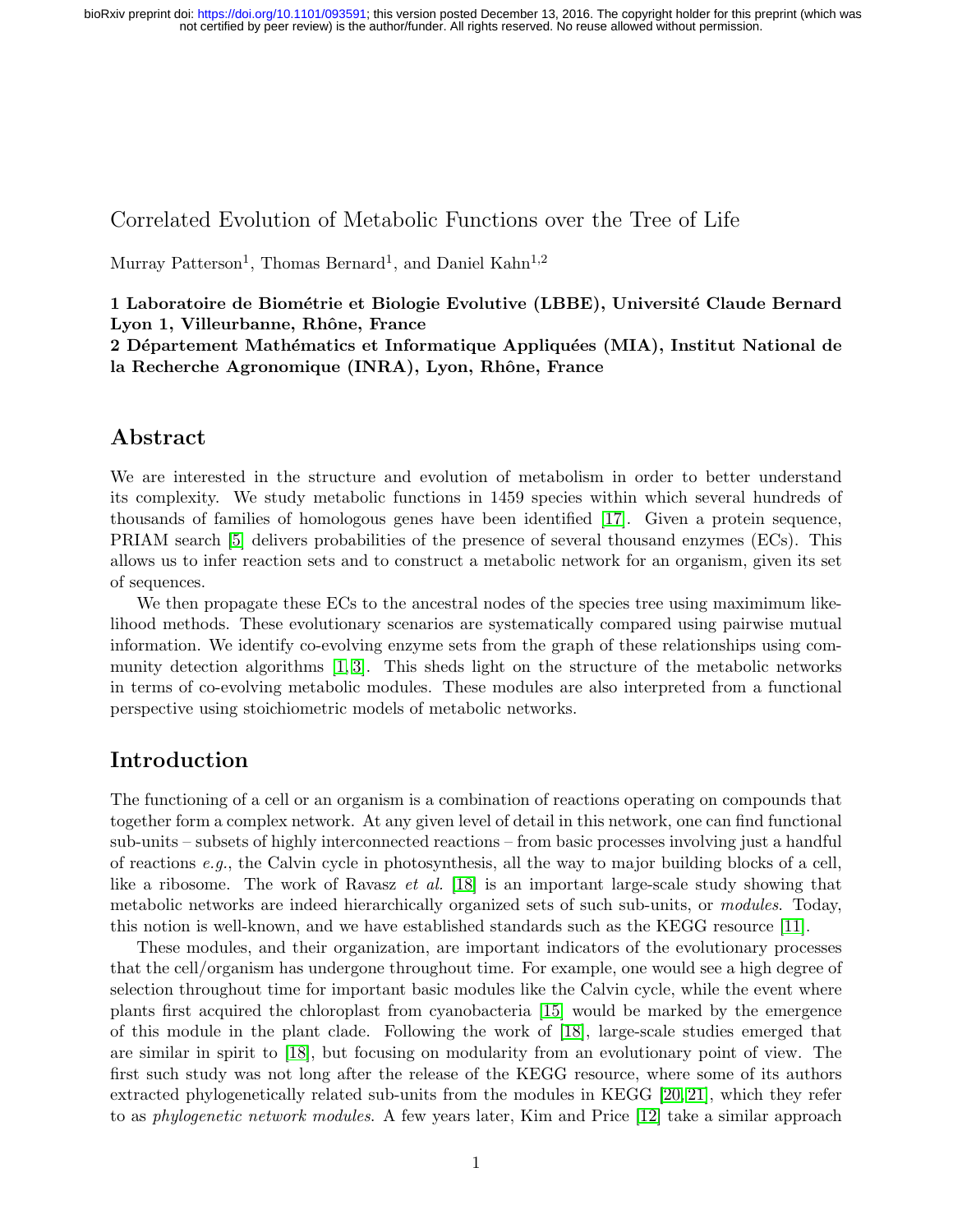where they try to find phylogenetically related genes based on co-occurrence patterns in the genomes of a set of microbes. In this work, we perform a study that is more similar to [\[21\]](#page-29-5), the big difference being that our approach is unsupervised: we simply extract phylogenetically related sub-units in general, and not in the context of currently existing modules. There are, of course, other important differences to [\[21\]](#page-29-5) and [\[12\]](#page-29-6) of our approach, that we note as we detail this work in the following.

Our study is on a set of 1463 organisms from the tree of life, including bacteria, archaea and eukaryotes, for which there is a species phylogeny (see Supplementary Figure 1 for a graphical representation of this phylogeny). These organisms (genome sequences) are taken from the HOGENOM database [\[17\]](#page-29-0), *i.e.*, they are composed of several hundreds of thousands of families of homologous genes. Similarily to [\[21\]](#page-29-5), we reason about the presence/absence of a metabolic reaction in terms of the enzymes that catalyze said reaction. We infer the presence/absence of enzymes in an organism based on the *protein sequence* content encoded by its genome. We do this using PRIAM  $[5]$  – a set of profiles, or position-specific scoring matrices (PSSMs) for protein modules covering the Swiss-Prot database. Combining the results of the rps-blast(s) of the profile(s) for a given enzyme, or enzyme code (EC), against all protein sequences encoded by a genome delivers a probability that the given EC is present in the organism. So, in fact, we have a probabilistic framework, which is more general than just the (binary) presence/absence data, as used by both [\[21\]](#page-29-5) and [\[12\]](#page-29-6).

In addition to using binary data, [\[21\]](#page-29-5) and [\[12\]](#page-29-6) compare *phylogenetic profiles* (the presence/absence data for each organism) directly to assess the correlation between a pair of ECs and genes, respectively. Due, simply to *phylogenetic inertia*: the propensity of a character state to remain the same from ancestor to decendent, a pair of ECs that both appear as present early in the phylogeny for a large clade would tend to be co-present in a large number of leaves of this clade, rendering it much more highly correlated, from a phylogenetic profile point of view, than a pair of states that both appear later in the phylogeny. In this work, we first use a maximum likelihood method [\[7\]](#page-28-3) to propagate gain and loss probabilities of an EC to the branches of the species phylogeny, given the probabilities of this EC at the leaves. The correlation of a pair of ECs is then in terms of its gain (and loss) probabilities on the branches. Here, each correlated gain (or loss) will be weighted equally, regardless of where it occurred in the phylogeny, avoiding this bias by phylogenetic inertia.

More specifically, the correlation between a pair of ECs is computed as the *mutual information* (MI) of the gain (and loss) probabilities of each EC over the branches of the tree. The notion of mutual information, coming from Shannon information theory, is a measure of the *joint entropy* of a pair of distributions, and mutual information can be no higher than the entropy of either of the distributions alone. That is to say that if an EC (or pair of ECs) is very prevalent in the phylogeny, it will have a low entropy, and hence the MI of this EC with another (or this pair of ECs) will not be so high that one needs to resort to filtering, as they mention what is necessary in [\[12\]](#page-29-6). The MI between a pair of ECs is a measure of the degree to which this pair is co-evolving throughout evolutionary history. We compare MI for a pair of ECs to the degree to which this pair is co-evolving as computed by [\[16\]](#page-29-7) and find a correlation between these two measures, validating this approach.

Finally, we want to find sets of ECs that are co-evolving, i.e., these (unsupervised) phylogenetically related sub-units. To do this, we build a graph on the mutual information relationship between pairs of ECs and then find clusters of ECs in this graph using community detection algorithms [\[1,](#page-28-1)[3\]](#page-28-2). Even though these clusters are unsupervised, i.e., they are based purely on co-evolution, without any prior knowledge of how they are structured in the metabolic networks of extant organisms, we compare them to KEGG modules and find a decent degree of agreement between the two. This gives evidence that our approach has promise: that the resulting clusters contain useful information about the evolution of metabolism.

Similarily to [\[20,](#page-29-4) [21\]](#page-29-5), we reason about the presence of a metabolic reaction in an organism in terms of the enzymes that catalyze said reaction. We infer the presence of enzymes in an organism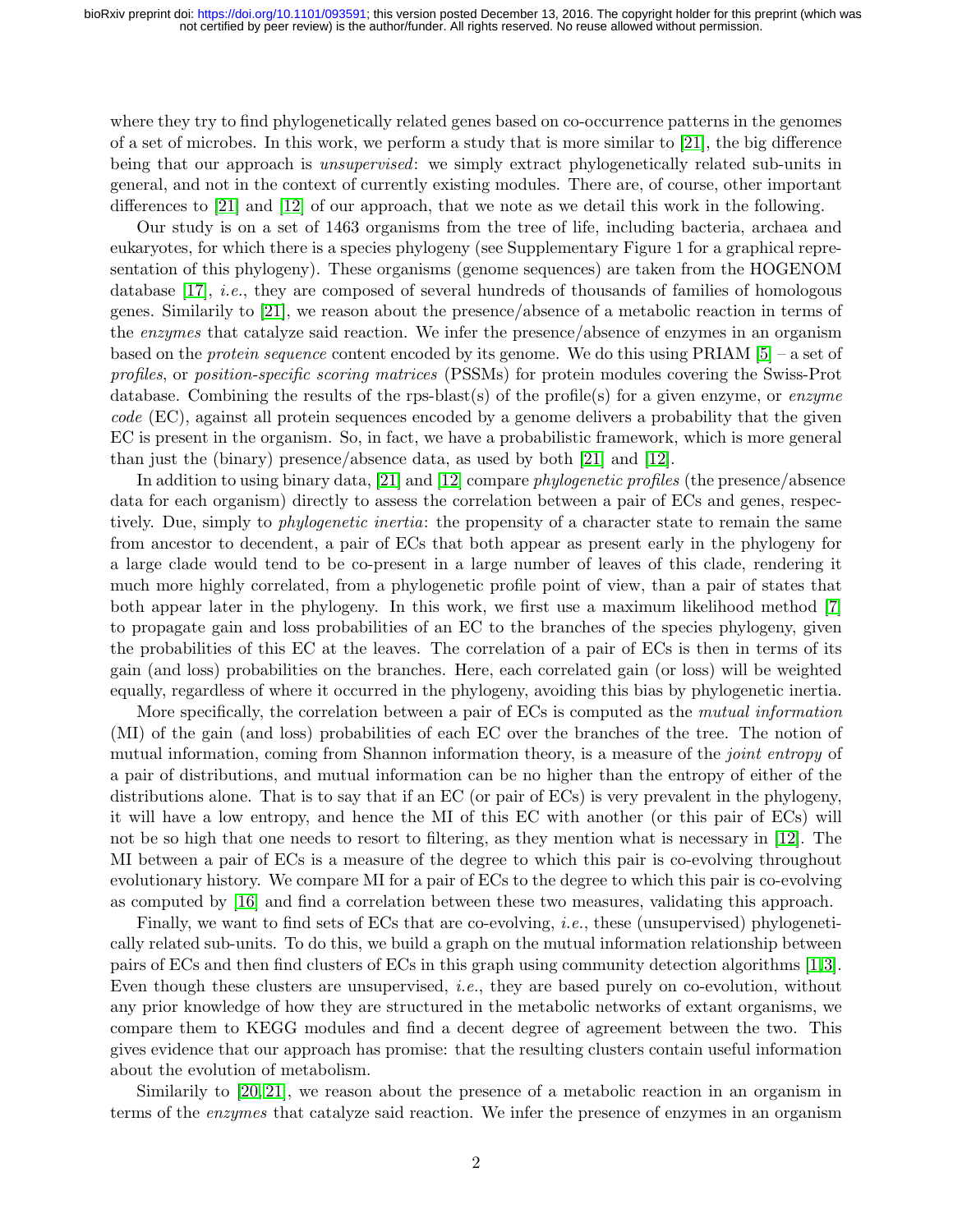based on the *protein sequence* content encoded by its genome. In order to do this, *i.e.*, annotate organisms with information about function, we use Priam [\[5\]](#page-28-0).

What we do is first annotate the extant organisms with information about function, in terms of enzyme presence probability, and then we propagate this information to the ancestral nodes of the phylogeny using maximum likelihood methods.

We try to assess the degree to which our 2732 enzymes are correlated using purely phylogenetic profiles (without taking into account the species phylogeny), since many methods take this approach  $[12, 21]$  $[12, 21]$ .

This method is similar to our MapNH/MI pipeline, in that it takes the same inputs, namely a phylogeny and a set of states, and returns a value indicating the correlatedness of pairs of characters. We hence compare the two methods in what follows.

## <span id="page-2-2"></span>Materials and Methods

Obtaining the proteomes of the organisms. In this study, we obtain the complete proteome for the 1452 organisms listed in [S1 Table.](#page-27-0) Our source of information is the Database of Complete Genome Homologous Gene Families (Hogenom) [\[17\]](#page-29-0), release 6, found at http://pbil.univ-lyon1.fr/databases/ This release contains protein sequences for over one thousand fully sequenced organisms from eukarya, bacteria and archaea. From this release, we extract the protein sequences for all of its organisms, in the form of fasta files, and do some processing to obtain the complete proteomes for the above 1452 organisms. This procedure is detailed in [S1 Text.](#page-27-1)

<span id="page-2-0"></span>Enzyme assignment with Priam. For each of the 1452 organisms listed in [S1 Table,](#page-27-0) we use Priam [\[5\]](#page-28-0) to predict the enzymes that are present in each organism, given its proteome, in fasta format.

Priam is a collection of *profiles*, or position-specific scoring matrices that were trained using the Swiss-Prot database. The idea is that a blast of the profiles against a protein sequence delivers presence probabilities of each enzyme that is predictable by Priam. In order to obtain an overall probability of presence of each enzyme in an organism, given the proteome, we use the Priam search tool. This tool performs the blasts of the profiles against each sequence in the proteome and then combines the results for each enzyme to deliver this desired overall probability in the organism. In addition to this, it can also use this information to construct a draft metabolic network, and corresponding stoichiometric matrix for this organism.

We downloaded the Feb 2014 release of Priam from priam.prabi.fr, and the latest search tool, and then for each of the 1452 organisms listed in [S1 Table,](#page-27-0) used it to predict the probability of presence of each of the enzymes predictable by Priam. We then used Priam search to construct a draft metabolic network for each of these 1452 organisms. Because our study is more concerned with core metabolism than secondary metabolism, we do not consider enzymes that exlusively catalyze macromolecular reactions, restricting our study to the 2732 enzymes listed in [S2 Table.](#page-27-2) Details on how we select these 2732 enzymes among those predictable by Priam is detailed in [S2 Text.](#page-27-3) This means that, for each of these 2732 enzymes, we have a probability of its presence in each of our 1452 organisms, what we refer to as a *phylogenetic profile* of the enzyme.

<span id="page-2-1"></span>The phylogenetic tree. We then infer an ultrametric phylogenetic tree on our 1452 organisms listed in [S1 Table,](#page-27-0) as depicted in [S1 Fig.](#page-27-4) Details about how we infer this phylogenetic tree are detailed in [S3 Text.](#page-27-5)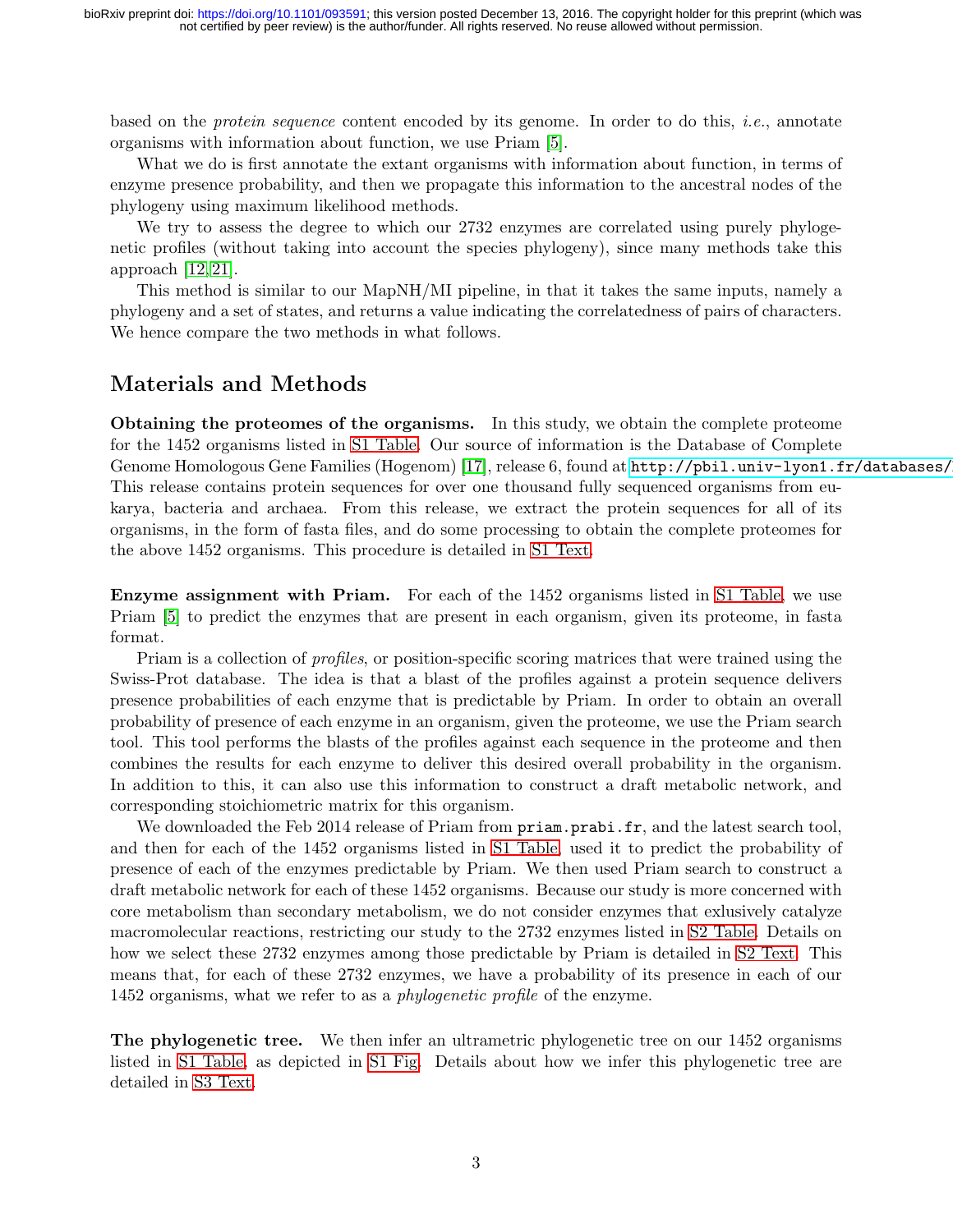<span id="page-3-0"></span>Evolutionary scenarios. Given the phylogenetic profile for each of the 2732 enzymes computed in [Enzyme assignment with Priam](#page-2-0) and the ultrametric phylogenetic tree on the 1452 organisms computed in [The phylogenetic tree,](#page-2-1) we input this pair into MapNH [\[7\]](#page-28-3) in order to infer the expected number of *gains* and *losses* of the enzyme on each branch of the phylogenetic tree. A graphical representation of the expected number of gains and losses on the phylogenetic tree is given in [S2 Fig](#page-27-6) and [S3 Fig.](#page-27-7)

Because MapNH [\[7\]](#page-28-3) only supports discrete states, and our phylogenetic profiles consist of probabilities, we needed to modify MapNH to allow the input of probabilities. MapNH is a part of the suite of programs called TestNH which uses the framework called Bio++, both found at <biopp.univ-montp2.fr/>. We modified several parts of  $Bio++$  to allow the input of probabilistic states to some of the maximum likelihood methods that use Bio++, including MapNH. One can use [S1 Script](#page-27-8) to download and install this modified version with several different options.

This modification also includes the output of a probability (instead of the default: expected number) of gain(s) and loss(es) of a discrete character, such as an enzyme, on the branches of the phylogenetic tree. We compute these as well, for each of our 2732 enzymes, and refer to the resulting vector of gain (resp., loss) probabilities over the branches of the phylogenetic tree as a gain evolutionary scenario (resp., loss evolutionary scenario) of the enzyme.

Finally, BppAncestor [\[6\]](#page-28-4) is another maximum likelihood method that uses Bio++ to infer the probabilities of character states at the ancestral nodes of a phylogenetic tree. It benefits from the aformentioned modification to Bio++, and so for each enzyme, we also input its phylogenetic profile and the phylogenetic tree into BppAncestor to infer the probabilities of the enzyme at each ancestral node of the phylogenetic tree.

Mutual information. To asses how concerted the evolution of a pair of enzymes is, we compute the mutual information of their respective phylogenetic profiles computed in [Enzyme assignment with Priam,](#page-2-0) and the mutual information of their (gain and loss) evolutionary scenarios computed in [Evolutionary scenarios.](#page-3-0) Both consist of the computation of the mutual information of a pair vectors of probabilities, which we define in the following.

First, the overall probability  $P(v)$  of a vector  $v = [p_1, \ldots, p_n]$  of probabilities is simply the normalized sum

$$
P(v) = \frac{1}{n} \sum_{i=1}^{n} p_i
$$
 (1)

of this vector v. The overall joint probability  $P(v, u)$  of v with vector  $u = [q_1, \ldots, q_n]$  of probabilities is the normalized sum of the scalar product

<span id="page-3-1"></span>
$$
P(v, u) = \frac{1}{n} \sum_{1=1}^{n} p_i q_i
$$
 (2)

of vector v with u. Note that Equation [2](#page-3-1) underestimates the true joint probability of the two vectors, because it assumes that corresponding pairs of elements are independent, when some may not be. The mutual information  $v$  and  $u$  is then

<span id="page-3-2"></span>
$$
\mathrm{MI}(v, u) = \sum_{v' \in \{v, \overline{v}\}} \sum_{u' \in \{u, \overline{u}\}} P(v', u') \log \left( \frac{P(v', u')}{P(v')P(u')} \right),\tag{3}
$$

where  $\overline{v} = [1 - p_1, \ldots, 1 - p_n]$ . Note that, because Equation [2](#page-3-1) underestimates the true joint probability of vector  $v$  with  $u$ , it follows Equation [3](#page-3-2) also underestimates the true mutual information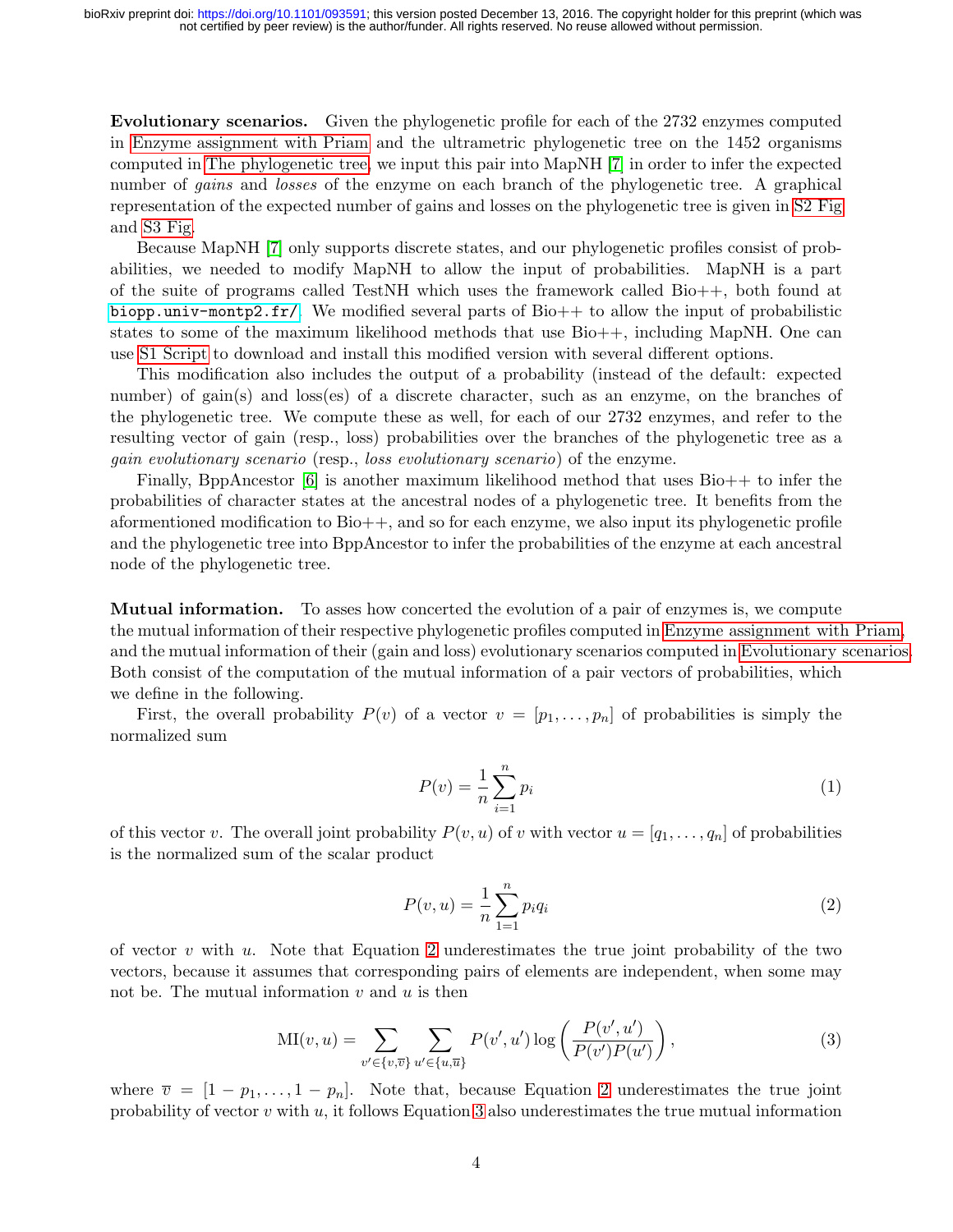of  $v$  and  $u$ .

Given a pair of enzymes, the mutual information of their phylogenetic profiles is simply this, according to Equation [3.](#page-3-2) The mutual information of their evolutionary scenarios is the sum of the mutual information of their respective gain and loss evolutionary scenarios.

Comparing mutual information to Discrete Discrete [\[16\]](#page-29-7) is a method that computes how likely a pair of discrete characters is coevolving in a phylogenetic tree. It takes as input, a phylogenetic tree on a set of objects, and for each of a pair of characters, a vector of discrete states of this character in the objects at the leaves of the tree. It provides a continous-time Markovian substitution model of evolution where the pair of characters evolve independently, and another more complex model where the characters are depedent. Given the input, Discrete allows to compute the log-likelihood of a maximum likelihood (ML) evolutionary scenario under these two models. The ratio of these two log-likelihoods is then an indication of how correlated the evolution of the pair of characters is in the phylogeny. We compute with Discrete this log-likelihood ratio for each pair over the 2732 enzymes listed in [S2 Table,](#page-27-2) given the ultrametric phylogenetic tree depicted in [S1 Fig,](#page-27-4) and compare this score with that of the mutual information of the evolutionary scenarios of the pair.

Discrete takes discrete states on input, and so for each enzyme, we discretize its phylogenetic profile with probability threshold 0.5, i.e., any probability less than 0.5 is set to 0, otherwise it is set to 1. When then compute with Discrete this log-likelihood ratio for each pair of enzymes from randomly selected million of the possible 3 730 546 pairs over the 2732 enzymes, based on their discretized profiles and the ultrametric phylogenetic tree. We then infer (gain and loss) evolutionary scenarios for each enzyme as we did in [Evolutionary scenarios,](#page-3-0) but based instead on the above discretized phylogenetic profile. We then compute, for each pair of enzymes from the above million pairs, the mutual information of the corresponding pair of resulting evolutionary scenarios.

### Community analysis

**The graph.** We take the weighted graph  $G = (V, E)$  where V is the set of our 2732 enzymes, and each edge  $(e, f) \in E$  is weighted by  $w(e, f) = M(e, f)$ . This graph G is a complete graph (smallest) MI is 3.30e-11). In addition to analyzing G itself, we also *threshold* the edges of G according to 101 evenly-spaced thresholds  $t \in t_0, \ldots, t_{100}$ , ranging from smallest MI  $(t_0 = 3.30e-11)$  to largest MI  $(t_{100} = 0.104)$ , *i.e.*, for any edge  $(e, f) \in E$  such that  $w(e, f) < t$ , we set  $w(e, f) := 0$ . Note that if a node v of G becomes isolated (all edges including v have weight zero) in this thresholding process, it is not considered as a member (of the set of nodes) of the resulting graph. When the edges of G are thresholded with respect to the threshold  $t$ , we refer to the resulting graph as  $G_t$ , or as "graph"  $G$  at threshold  $t$ ".

**Community detection.** To each of the (101) graphs  $G_t$  for the thresholds  $t \in t_0, \ldots, t_{100}$ , we apply a node-clustering algorithm [\[3\]](#page-28-2) that finds communities of the nodes of a graph. We also applied a link-clustering algorithm  $[1]$  that clusters on the *edges* of the graph, allowing communities (in terms of nodes) to overlap, because a node can appear in more than one edge cluster. All the results for the link commmunities appears in Appendix .

#### Communities compared to Kegg modules

The Kegg modules [\[11\]](#page-29-2) are a collection of manually curated sets of enzymes that participate together in important pathways. We want to compare our communities to these modules. In order to do this, we first downloaded the most recent set of Kegg modules from http://www.genome.jp/kegg/module.html.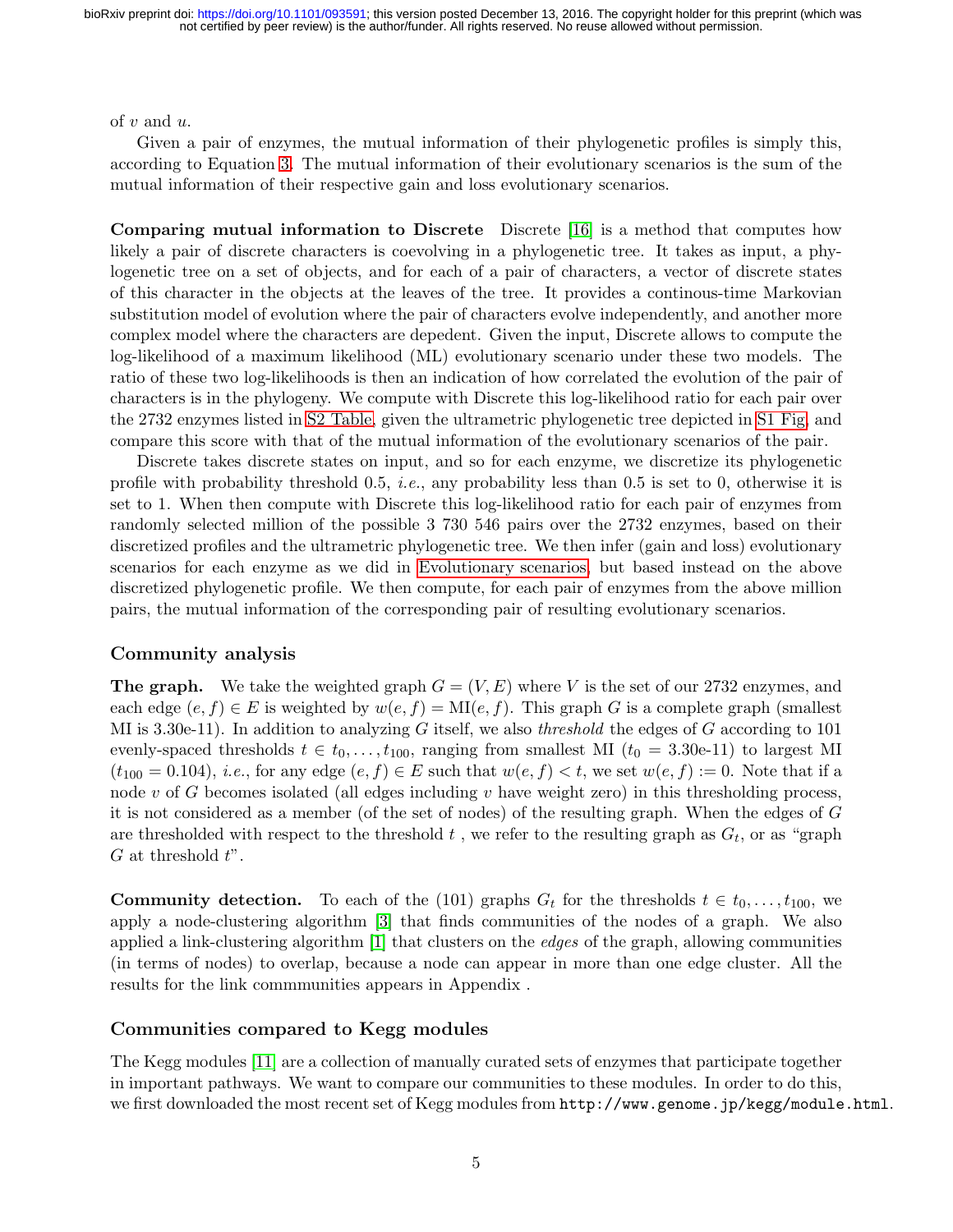Since we are only interested in these modules in terms of the 2732 enzymes of our study, we first restrict these modules to this set of enzymes, remove all duplicate entries from the modules (some modules contain twice the same enzyme), and then discard all modules of size 1. We do this last step because a cluster (e.g.., module or community) of size 1 has no meaning when comparing a pair of clusterings of elements: an element is part of a clustering only if it appears paired with some other element in the clustering. Note that this built-in to the community detection algorithms [\[1,](#page-28-1)[3\]](#page-28-2) – indeed these return communities of size at least 2.

We use a variety of clustering comparison measures to compare our communities to the Kegg modules. In all such measures, a *clustering* of elements from a set  $U$  of elements is any subset  $C \subseteq 2^U$  such that for all  $c \in C$  it holds that  $|c| \geq 2$  (as we mentioned above). It hence follows that Kegg modules and our node and link communities are all clusterings on  $U$ , where  $U$  is the set of 2732 enzymes of our study – in fact the Kegg modules is also a clustering on the subset  $U'$  of 732 enzymes listed in Table . Note that the node communities, for example, have the additional property that for all pairs  $c, c' \in \mathcal{C}$  it holds that  $c \cup c' = \emptyset$ . The two indexes we consider involve the computation of the following intermediate values for a cluster  $c \in \mathcal{C}$ , with respect to a clustering  $\mathcal{C}'$ :

$$
P_c(\mathcal{C}') = |\{\exists c' \in C', (x, y) \subseteq c' \mid (x, y) \subseteq c\}|,
$$
\n
$$
(4)
$$

that is,  $P_c(\mathcal{C}')$  is the number of pairs from cluster c that appear in some cluster of clustering  $\mathcal{C}'$ . The first index we consider is the Wallace index:

<span id="page-5-0"></span>
$$
W(\mathcal{C}, \mathcal{C}') = \frac{\sum_{c \in \mathcal{C}} P_c(\mathcal{C}')}{\sum_{c \in \mathcal{C}} \frac{|c| \cdot (|c| - 1)}{2}} \,. \tag{5}
$$

Since the denominator of Equation [5](#page-5-0) grows quadratically with the size of custer  $c$ , large clusters will dominate this denominator, resulting in smaller Wallace indexes. To more fairly weight the clusters, we propose, as a second index, the *weighted Wallace index*:

$$
W_w(\mathcal{C}, \mathcal{C}') = \frac{1}{N} \cdot 2 \sum_{c \in \mathcal{C}} \frac{P_c(\mathcal{C}')}{|c| - 1},\tag{6}
$$

where  $N = \sum_{c \in \mathcal{C}} |c|$ . We use these three indexes in the following.

Now, since the Kegg modules described above are on 732 enzymes of a possible 2732, in order to compare our communities to the these modules in a meaningful way, we first restrict our communities to the Kegg modules before applying the above indexes. Let  $U$  be the set of 2732 enzymes of our study (resp.,  $U'$  be the subset of U as listed in Table ). Let C denote a collection of communities, a clustering on U (resp., C' denotes the Kegg modules, a clustering on U'). We restrict C to the clustering

$$
\mathcal{C}_O = \{c \cup U' \mid c \in \mathcal{C}, |c \cup U'| \ge 2\},\tag{7}
$$

which we refer to as the  $U'$ -overlapping communities, or simply overlapping communities, when the context is clear. We now give some descriptive statistics on the comparision of overlapping communities to Kegg modules.

#### <span id="page-5-1"></span>Examples of metabolic modules

In addition to comparing to Kegg modules in a rather systematic fashion, we wish to compare our communities to the metabolic modules found in related literature. One of the most related studies to ours is the two works of Yamada *et al.* [\[20,](#page-29-4) [21\]](#page-29-5), where they find groups of evolutionarily related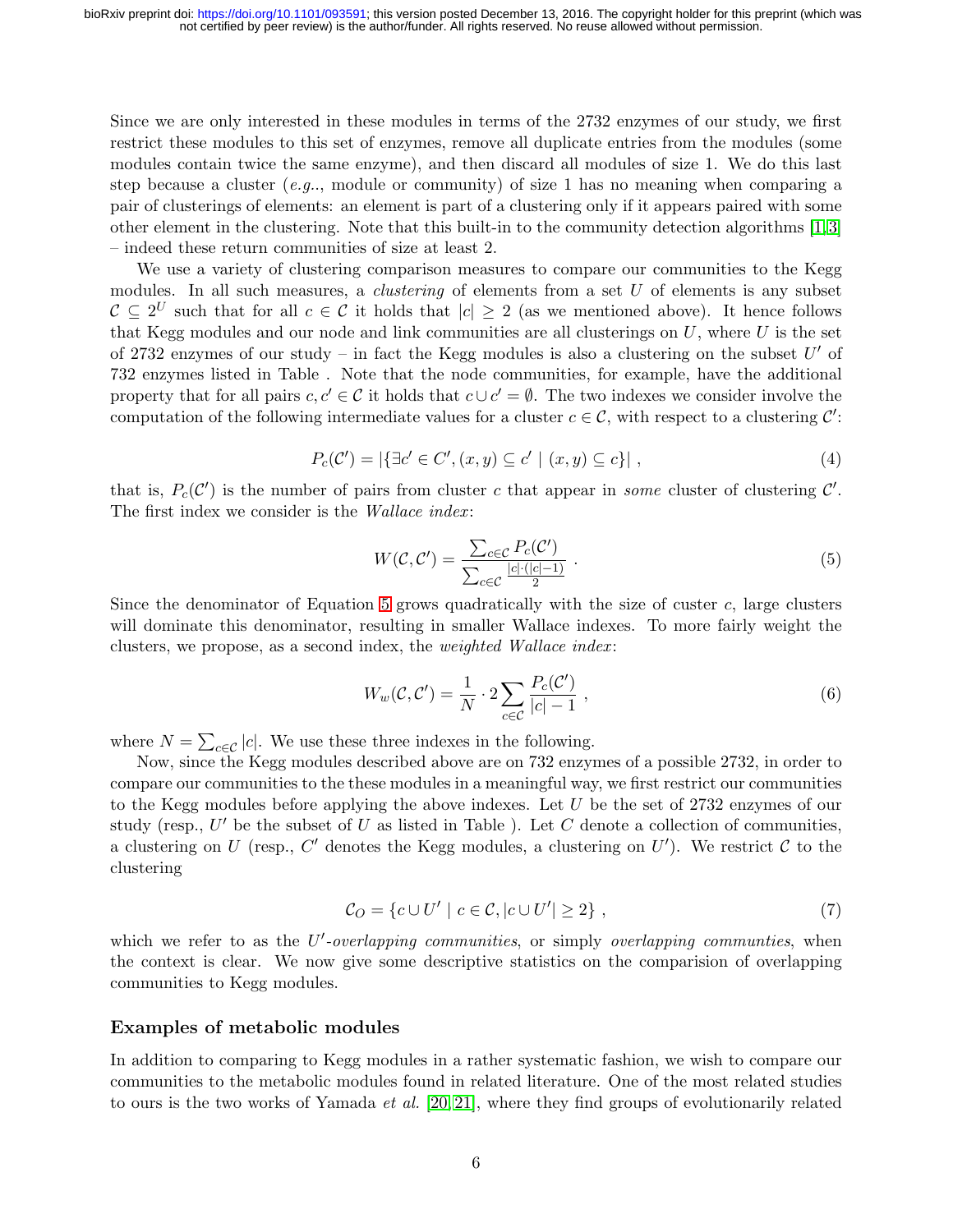functions (enzymes) that are also found in similar pathways, which they refer to as *phylogenetic* network modules. We first focus on the modules found in [\[20\]](#page-29-4).

Yamada's Prokaryote Paper [\[20\]](#page-29-4). In [20], the authors report a variety of modules found by their method. The largest module they found contains 25 enzymes, and spans both nucleotide and amino acid metabolism, as depicted in Fig. 4 of [\[20\]](#page-29-4). The enzymes of this module that span nucleotide and amino acid metabolism are listed in Tables [1](#page-6-0) and [2,](#page-7-0) respectively. Notice that they overlap in the 4 enzymes: 2.1.3.3, 2.1.3.2, 3.5.2.3 and 1.3.98.1.

| EC number | short description                       |  |  |  |  |
|-----------|-----------------------------------------|--|--|--|--|
| 1.17.4.1  | ribonucleoside-diphosphate reductase    |  |  |  |  |
| 1.3.98.1  | dihydroorotate dehydrogenase (fumarate) |  |  |  |  |
| 2.1.3.2   | aspartate carbamoyltransferase          |  |  |  |  |
| 2.1.3.3   | ornithine carbamoyltransferase          |  |  |  |  |
| 2.4.2.10  | orotate phosphoribosyltransferase       |  |  |  |  |
| 2.7.4.14  | UMP/CMP kinase                          |  |  |  |  |
| 2.7.4.3   | adenylate kinase                        |  |  |  |  |
| 2.7.4.6   | nucleoside-diphosphate kinase           |  |  |  |  |
| 2.7.4.9   | dTMP kinase                             |  |  |  |  |
| 2.7.6.1   | ribose-phosphate diphosphokinase        |  |  |  |  |
| 2.7.7.6   | DNA-directed RNA polymerase             |  |  |  |  |
| 2.7.7.7   | DNA-directed DNA polymerase             |  |  |  |  |
| 3.5.2.3   | dihydroorotase                          |  |  |  |  |
| 4.1.1.23  | orotidine-5'-phosphate decarboxylase    |  |  |  |  |
| 5.3.1.6   | ribose-5-phosphate isomerase            |  |  |  |  |
| 6.3.4.2   | CTP synthase (glutamine hydrolysing)    |  |  |  |  |

<span id="page-6-0"></span>Table 1. Enzymes of the largest module of [\[20\]](#page-29-4) that spans nucleotide metabolism, as depicted in Fig. 4 of [\[20\]](#page-29-4).

Note that enzyme 1.3.3.1 has been renamed to 1.3.98.1 since [\[20\]](#page-29-4) was published.

Another module found in [\[20\]](#page-29-4) is one of 7 enzymes that is found in a pathway for peptidoglycan biosynthesis, as depicted in Fig. 5(a) of [\[20\]](#page-29-4). These 7 enzymes are listed in Table [3.](#page-7-1)

The module spanning valine, leucine and isoleucine biosynthesis, depicted in Fig. 5(c) of [\[20\]](#page-29-4) has the most similarity to our findings, among the modules they found. This modules contains the 6 enzymes listed in Table [4.](#page-8-0)

A pair of the three modules spanning histidine metabolism, depicted in Fig. 5(d) of [\[20\]](#page-29-4) has close similarity to our findings as well. The enzymes of these two modules are listed in Tables [5](#page-8-1) and [6.](#page-8-2)

Yamada's Eukaryote Paper [\[21\]](#page-29-5). In a paper following [\[20\]](#page-29-4), the same authors apply their method to a wider set of orgaisms, including eukaryotes [\[21\]](#page-29-5). Here, they also report a variety of modules found by their method. The largest module they found contains 10 enzymes, and spans the lysine biosythesis pathway and histidine metabolism, as depicted in Fig. 3 of [\[21\]](#page-29-5). The enzymes of this module that span the lysine biosynthesis pathway and histidine metabolism are listed in Tables [7](#page-8-3) and [8,](#page-8-4) respectively.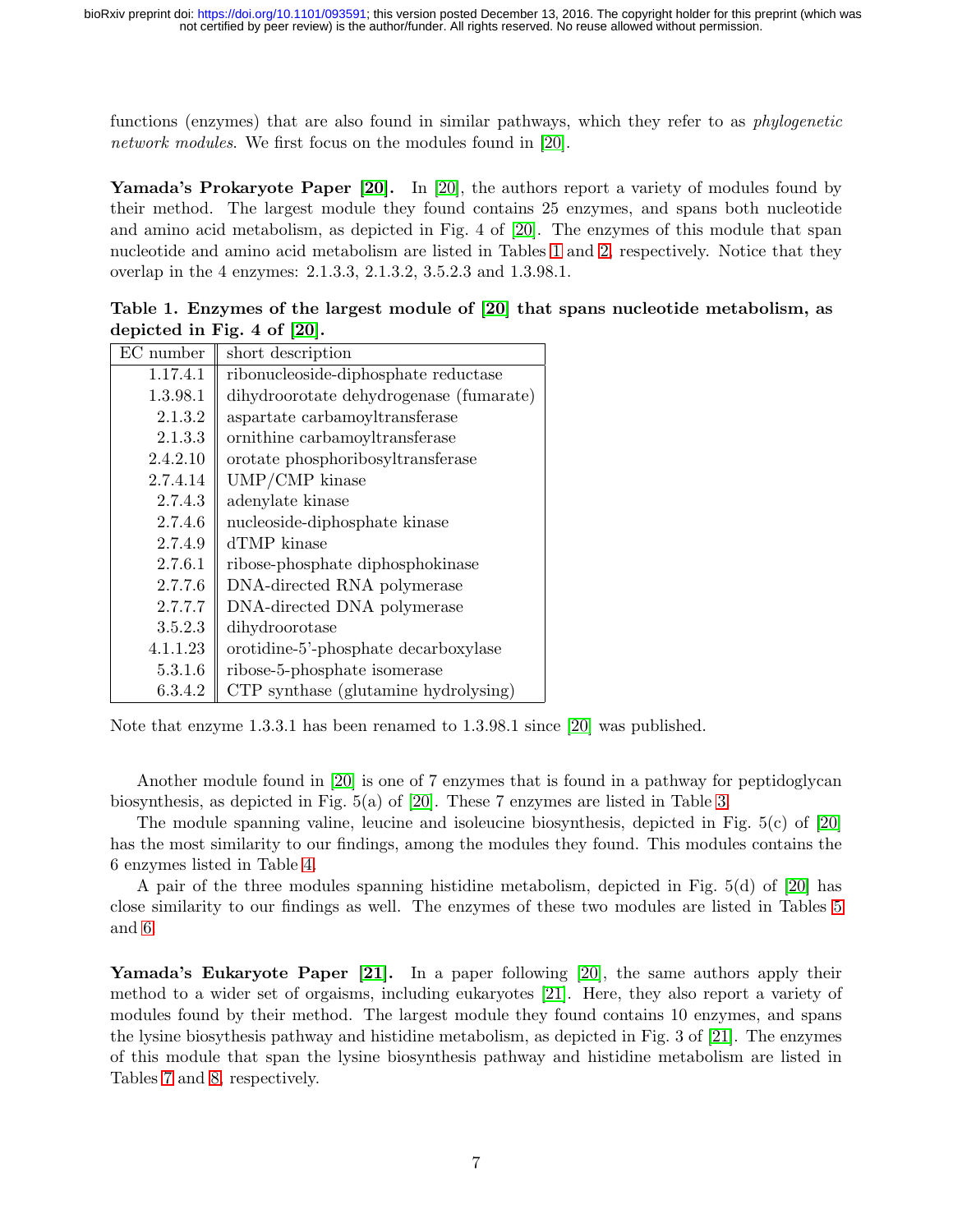| EC number | short description                         |  |  |  |
|-----------|-------------------------------------------|--|--|--|
| 1.2.1.11  | aspartate-semialdehyde dehydrogenase      |  |  |  |
| 1.3.98.1  | dihydroorotate dehydrogenase (fumarate)   |  |  |  |
| 2.1.3.2   | aspartate carbamoyltransferase            |  |  |  |
| 2.1.3.3   | ornithine carbamoyltransferase            |  |  |  |
| 2.6.1.1   | aspartate transaminase                    |  |  |  |
| 2.7.2.4   | aspartate kinase                          |  |  |  |
| 3.5.2.3   | dihydroorotase                            |  |  |  |
| 4.3.3.7   | 4-hydroxy-tetrahydrodipicolinate synthase |  |  |  |
| 6.1.1.1   | $tyrosine—tRNA$ ligase                    |  |  |  |
| 6.1.1.12  | $a$ spartate—tRNA ligase                  |  |  |  |
| 6.1.1.16  | $cysteine—tRNA$ ligase                    |  |  |  |
| 6.1.1.17  | glutamate—tRNA ligase                     |  |  |  |
| 6.1.1.20  | phenylalanine—tRNA ligase                 |  |  |  |

<span id="page-7-0"></span>

| Table 2. Enzymes of the largest module of [20] that spans amino acid metabolism, as |  |  |  |  |  |  |
|-------------------------------------------------------------------------------------|--|--|--|--|--|--|
| depcited in Fig. 4 of $[20]$ .                                                      |  |  |  |  |  |  |

Note that enzymes 1.3.3.1 and 4.2.1.52 have been renamed to 1.3.98.1 and 4.3.3.7, respectively, since [\[20\]](#page-29-4) was published.

<span id="page-7-1"></span>Table 3. Enzymes of a module of [\[20\]](#page-29-4) that spans a peptidoglycan biosynthesis pathway, as depicted in Fig. 5(a) of [\[20\]](#page-29-4).

| EC number | short description                                                                |
|-----------|----------------------------------------------------------------------------------|
| 2.4.1.227 | undecaprenyldiphospho-muramoylpentapeptide beta-N-acetylglucosaminyltransferase  |
| 2.7.8.13  | phospho-N-acetylmuramoyl-pentapeptide-transferase                                |
| 6.3.2.10  | UDP-N-acetylmuramoyl-tripeptide—D-alanyl-D-alanine ligase                        |
|           | 6.3.2.13    UDP-N-acetylmuramoyl-L-alanyl-D-glutamate—2,6-diaminopimelate ligase |
| 6.3.2.4   | D-alanine—D-alanine ligase                                                       |
| 6.3.2.8   | UDP-N-acetylmuramate—L-alanine ligase                                            |
| 6.3.2.9   | UDP-N-acetylmuramoyl-L-alanine-D-glutamate ligase                                |

Chistoserdova's Methylotrophy Paper [\[4\]](#page-28-5). In [\[4\]](#page-28-5), the authors study a particular organism and the metabolic functions therein. These functions can be grouped into various modules, which they also report. One module of their study that has some similarity to our findings is the module for the biosynthesis of  $H_4F$ , or tetrahydrofolate, whose enzymes are listed in Table [9.](#page-9-0)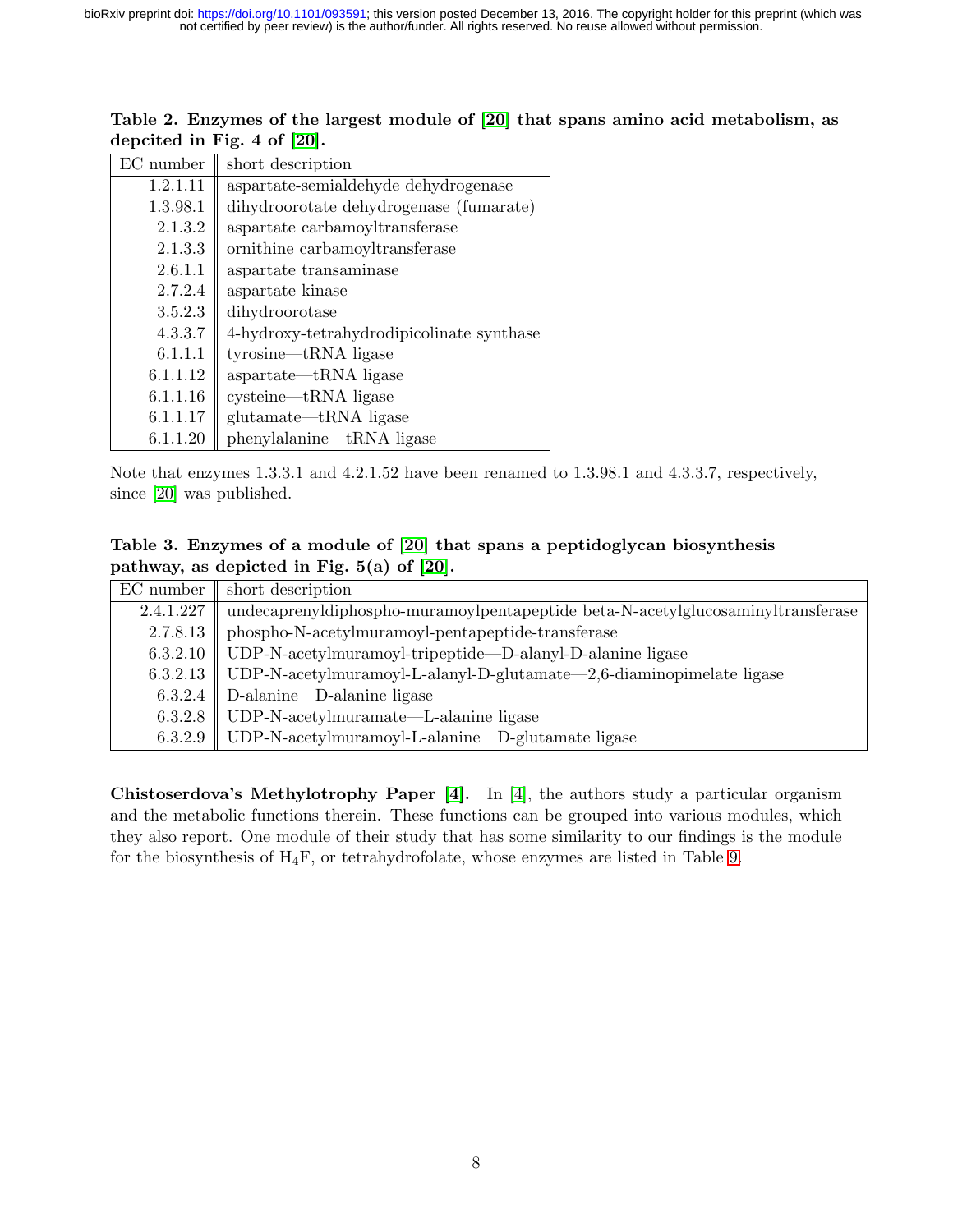<span id="page-8-0"></span>

| Table 4. Enzymes of a module of [20] that spans a valine, leucine and isoleucine |  |  |  |  |  |  |
|----------------------------------------------------------------------------------|--|--|--|--|--|--|
| biosynthesis pathway, as depicted in Fig. $5(c)$ of [20].                        |  |  |  |  |  |  |

| EC number | short description               |
|-----------|---------------------------------|
| 1.1.1.85  | 3-isopropylmalate dehydrogenase |
| 1.1.1.86  | ketol-acid reductoisomerase     |
| 2.2.1.6   | acetolactate synthase           |
| 2.3.3.13  | 2-isopropylmalate synthase      |
| 4.2.1.33  | 3-isopropylmalate dehydratase   |
| 4.2.1.9   | dihydroxy-acid dehydratase      |

<span id="page-8-1"></span>Table 5. Enzymes of the first module of [\[20\]](#page-29-4) that spans histidine metabolism, that we compare to, as depicted in Fig. 5(d) of [\[20\]](#page-29-4).

| $\mathbb{E} \mathbb{C}$ number $\parallel$ short description                                               |
|------------------------------------------------------------------------------------------------------------|
| $2.4.2.17$   ATP phosphoribosyltransferase                                                                 |
| $3.5.4.19$ phosphoribosyl-AMP cyclohydrolase                                                               |
| 3.6.1.31   phosphoribosyl-ATP diphosphatase                                                                |
| $5.3.1.16$   1-(5-phosphoribosyl)-5-[(5-phosphoribosylamino)methylideneamino]imidazole-4-carboxamide isome |

### <span id="page-8-2"></span>Table 6. Enzymes of the second module of [\[20\]](#page-29-4) that spans histidine metabolism, that we compare to, as depicted in Fig. 5(d) of [\[20\]](#page-29-4).

| $EC$ number $\parallel$ | short description               |
|-------------------------|---------------------------------|
| 3.5.2.7                 | imidazolonepropionase           |
| 3.5.3.8                 | ${\it formimidoylglutamase}$    |
| 4.2.1.49                | $\!$ urocanate hydratase        |
| 4.3.1.3                 | $\quad$ histidine ammonia-lyase |

### <span id="page-8-3"></span>Table 7. Enzymes of the largest module of [\[21\]](#page-29-5) that spans the lysine biosynthesis pathway, as depicted in Fig. 3 of [\[21\]](#page-29-5).

|          | $EC$ number $\parallel$ short description     |
|----------|-----------------------------------------------|
| 1.1.1.3  | homoserine dehydrogenase                      |
| 1.2.1.11 | $\!$ aspartate-semialde<br>hyde dehydrogenase |
| 2.7.2.4  | aspartate kinase                              |
| 4.3.3.7  | $4$ -hydroxy-tetrahydrodipicolinate synthase  |

Note that enzyme 4.2.1.52 has been renamed to 4.3.3.7 since [\[21\]](#page-29-5) was published.

### <span id="page-8-4"></span>Table 8. Enzymes of the largest module of [\[21\]](#page-29-5) that spans histidine metabolism, as depicted in Fig. 3 of [\[21\]](#page-29-5).

|  | $\mathbb{E} \mathbb{C}$ number $\parallel$ short description                                                              |
|--|---------------------------------------------------------------------------------------------------------------------------|
|  | $2.4.2.17$   ATP phosphoribosyltransferase                                                                                |
|  | $2.6.1.9$    histidinol-phosphate transaminase                                                                            |
|  | $3.5.4.19$   phosphoribosyl-AMP cyclohydrolase                                                                            |
|  | 3.6.1.31   phosphoribosyl-ATP diphosphatase                                                                               |
|  | $4.2.1.19$    imidazoleglycerol-phosphate dehydratase                                                                     |
|  | $5.3.1.16$   1-(5-phosphoribosyl)-5-[(5-phosphoribosylamino)methylideneamino]imidazole-4-carboxamide isomethylideneamino] |
|  |                                                                                                                           |

Note that this module contains the module referred to in Table [5.](#page-8-1)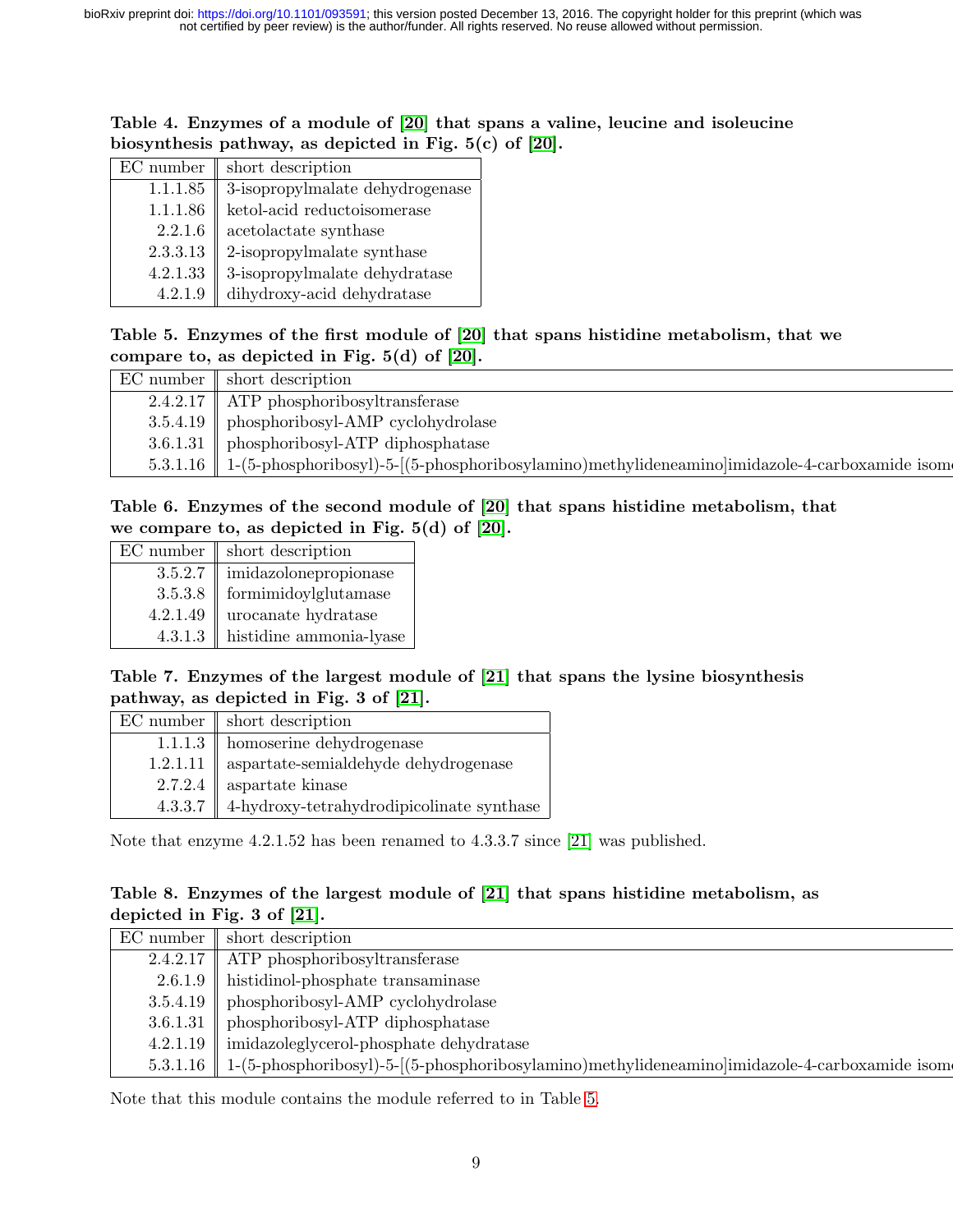not certified by peer review) is the author/funder. All rights reserved. No reuse allowed without permission. bioRxiv preprint doi: [https://doi.org/10.1101/093591;](https://doi.org/10.1101/093591) this version posted December 13, 2016. The copyright holder for this preprint (which was

<span id="page-9-0"></span>Table 9. Enzymes of the module of of [\[4\]](#page-28-5) that is responsible for the biosynthesis of  $H_4F$ , as depicted by the hexagonal module of Fig. 1 of [\[4\]](#page-28-5).

| EC number | short description                                                 |
|-----------|-------------------------------------------------------------------|
| 1.5.1.3   | dihydrofolate reductase                                           |
| 2.5.1.15  | dihydropteroate synthase                                          |
| 2.7.6.3   | 2-amino-4-hydroxy-6-hydroxymethyldihydropteridine diphosphokinase |
| 3.5.4.16  | GTP cyclohydrolase I                                              |
| 3.5.4.29  | GTP cyclohydrolase IIa                                            |
| 4.1.2.25  | dihydroneopterin aldolase                                         |
| 6.3.2.12  | dihydrofolate synthase                                            |
| 6.3.2.17  | tetrahydrofolate synthase                                         |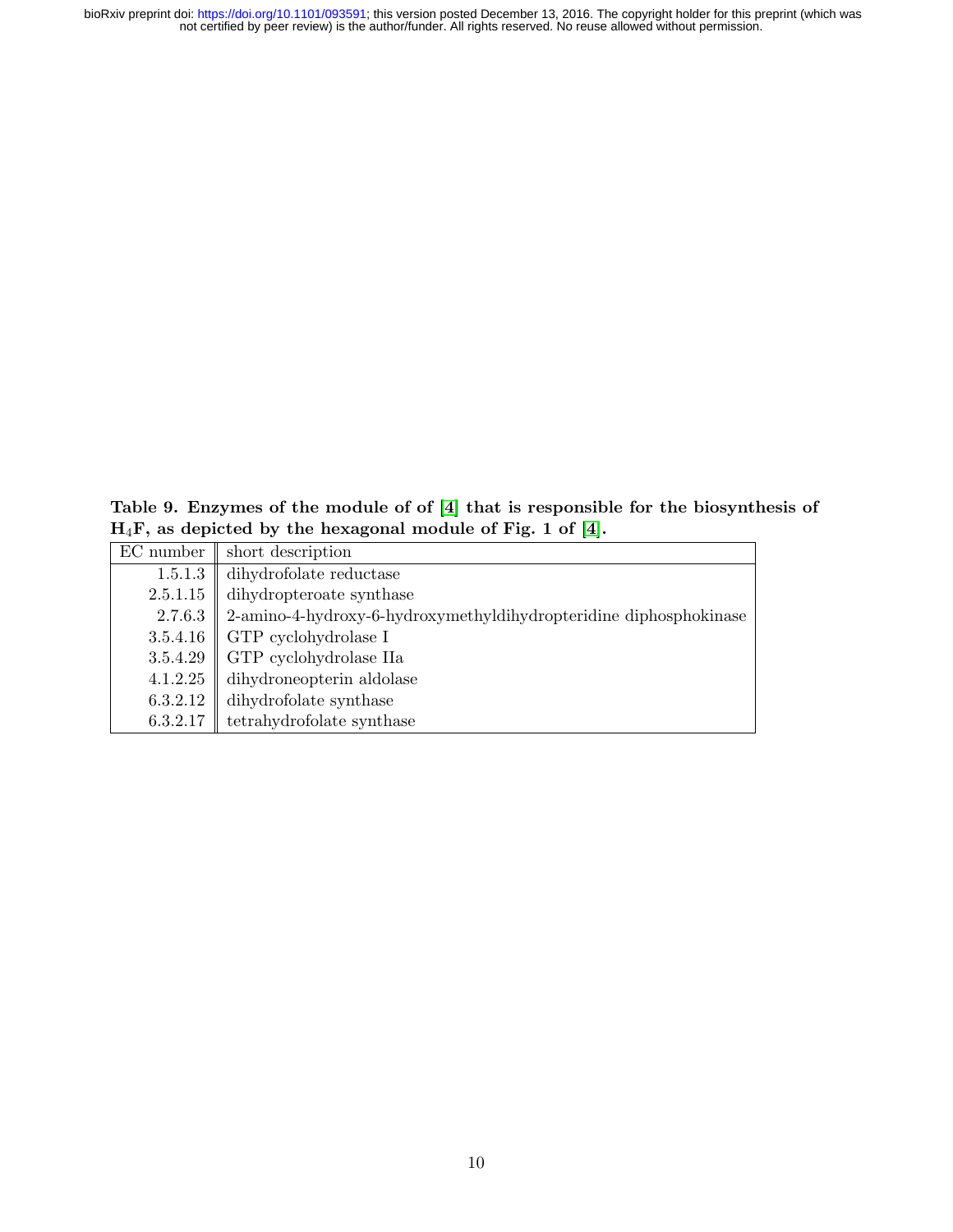# Results

### Genome enzyme assignment with Priam.

Fig. [1](#page-14-0) illustrates how the probabilities assigned by Priam search of the 2732 specific enzymes of the 1452 organisms of our study are distributed over the unit interval. Fig. [2](#page-15-0) illustrates how these 1452 organisms are distributed with respect the number of specific enzymes assigned by Priam to each organism.

If probabilities are *discretized* with theshold 0.5, *i.e.*, enzyme e is present in an organism if  $p(e) \geq 0.5$ , otherwise it is absent, then the average number of enzymes present in an organism is 296.78, while the median is 278. The three organisms having the smallest number of enzymes are two bacterial symbionts and a nanoarchaeum: Candidatus Hodgkinia cicadicola Dsem, Nanoarchaeum equitans Kin4-M and Candidatus Carsonella ruddii PV, having respectively 8, 12 and 14 enzymes. The two organisms having the largest number of enzymes present are Homo sapiens (human) and Mus musculus (mouse), having respectively 737 and 725 enzymes.

### Metabolic networks

Fig. [3](#page-16-0) illustrates how the number of reactions in the metabolic network (stoichiometry matrix) contstructed by Priam is distributed among the 1452 organisms of our study. The average number of reactions in a metabolic network is 476.3, while the median is 448.5. The three organisms having the smallest number of reactions is the same as the three having the smallest number of enzymes present, but ordered differently: Nanoarchaeum equitans Kin4-M, Candidatus Hodgkinia cicadicola Dsem and Candidatus Carsonella ruddii PV, having respectively 13, 15 and 23 reactions. The two organisms having the largest number of reactions is also the same as the two having the largest number of enzymes present, but also ordered differently: Mus Musculus and Homo sapiens, having respectively 1276 and 1261 reactions.

### Evolutionary scenarios

?? illustrates the gain while ?? illustrates the loss activity on the branches of the species phylogeny with respect to the expected number of gains and  $losses<sup>1</sup>$  $losses<sup>1</sup>$  $losses<sup>1</sup>$  of each enzyme.

Fig. [4](#page-17-0) depicts the distribution of the probabilites of the ECs at the root of the phylogeny. [to do : something more about bbpancestor].

### Mutual information

Fig. [5](#page-18-0) illustrates how mutual information is distributed among these pairs of enzymes. The highest MI of 8.57e-2 is between Urocanate hydratase (4.2.1.49) and Histidine ammonia-lyase (4.3.1.3), while the lowest MI of 6.75e-4 is between D-malate dehydrogenase  $(1.1.1.83)$  N-acylneuraminate cytidylyltransferase  $(2.7.7.43)$ . [note : more descriptive stats here as well?]

### Discrete

Fig. [6](#page-19-0) is a scatter plot of these  $L_D - L_I$  from Discrete against MI for the 952 627 pairs P. [to  $\bf{do}:$  table of run-time comparisons]  $[\bf{note}:$  more descriptive stats here? an  $R^2$  of this plot perhaps?]

<span id="page-10-0"></span><sup>&</sup>lt;sup>1</sup>More precisely, MapNH returns the expected number of gains and lossees of a character on each internal branch of a phylogeny, from which we obtain the corresponding probabilities for the respective gain and loss evolutionary scenarios.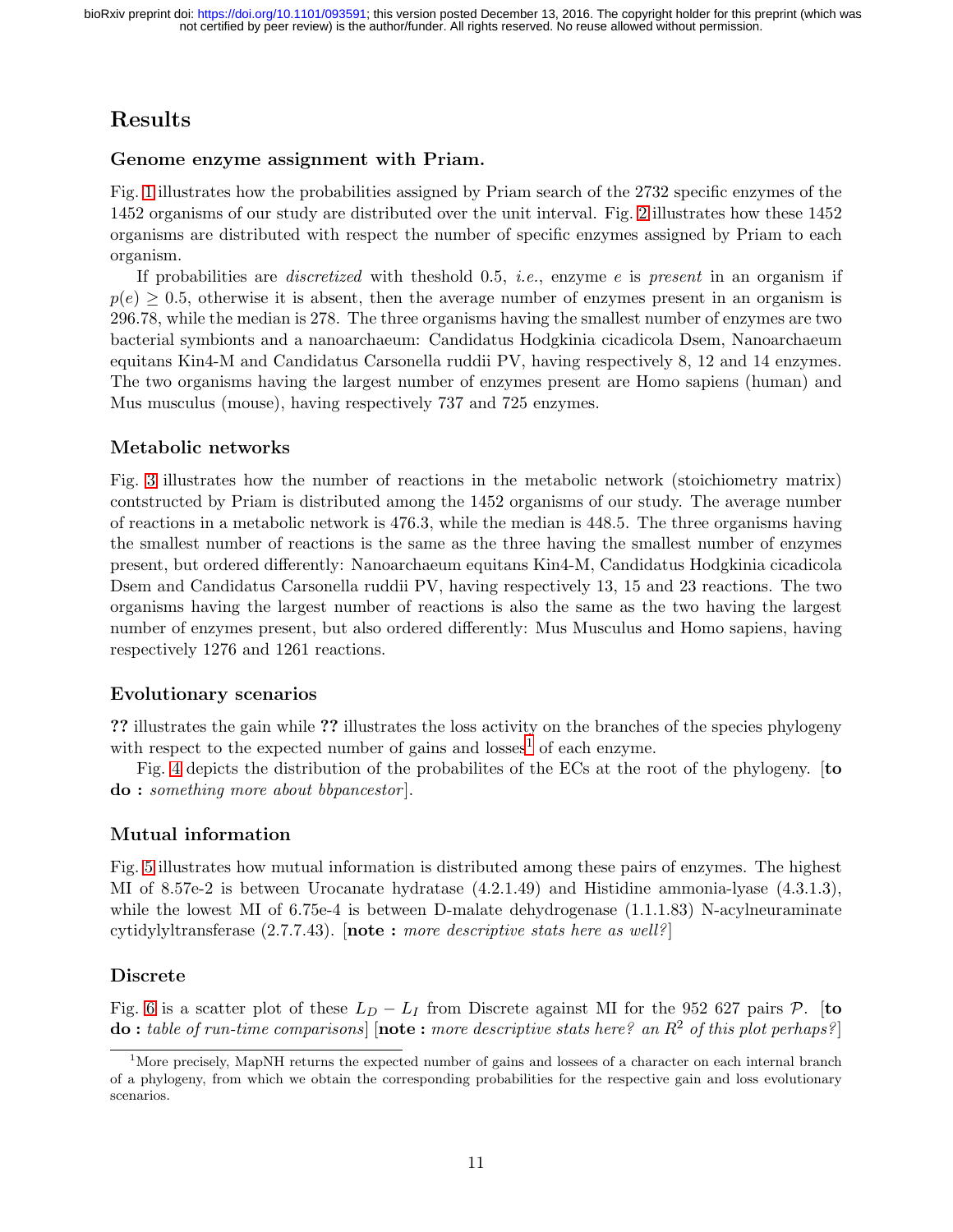## Phylogenetic profiles

Fig. [7](#page-20-0) is a scatter plot of the (species-phylogeny-aware) mutual information of the evolutionary scenarios, against the mutual information of purely the phylogenetic rofiles (as described above).

### Community analysis

The graph. Inspecting Fig. [5,](#page-18-0) one sees that it follows an exponential distribution for the very low values of MI, and then it departs from this (around  $MI = 0.014$ ). We refer to this threshold, which corresponds to  $t_{14}$  of the range  $t_0, \ldots, t_{100}$  from above, as the threshold when MI is *significant*, or simply the *significance threshold*. See Appendix for more details on the selection of this threshold. Fig. [9](#page-22-0) illustrates the number of nodes and edges in graph  $G_t$ , as a function of threshold t. Table [10](#page-11-0) is a table of values from the previous figure, for selected values of  $t$ .

| threshold | vertices | edges | threshold | vertices       | edges |
|-----------|----------|-------|-----------|----------------|-------|
| 5         | 1122     | 21848 | 55        | 69             | 70    |
| 10        | 673      | 3413  | 60        | 59             | 57    |
| 15        | 407      | 1359  | 65        | 50             | 44    |
| 20        | 299      | 822   | 70        | 45             | 38    |
| 25        | 235      | 518   | 75        | 32             | 27    |
| 30        | 194      | 385   | 80        | 25             | 22    |
| 35        | 158      | 283   | 85        | 20             | 18    |
| 40        | 131      | 218   | 90        | 12             | 8     |
| 45        | 103      | 141   | 95        |                | 4     |
| 50        | 83       | 87    | 100       | $\overline{2}$ | 1     |

<span id="page-11-0"></span>Table 10. The number of nodes and edges in  $G_t$  for selected values of t.

The columns are threshold, number of vertices and number of edges in the graph, respectively.

**Community detection.** Fig. [10](#page-22-1) illustrates the number of enzymes in the communities (*i.e.*, number of nodes in graph  $G_t$ ), the number of node communities and the maximum node community size as a function of threshold  $t$ . Table [11](#page-12-0) is a table of values from the previous figure, for selected values of t.

Kegg modules. After these filtering steps, we are left with 211 modules on 732 enzymes (of a possible 2732), the smallest module is of size 2, while the largest is of size 16. These 732 enzymes are listed in Table . Fig. [11](#page-23-0) illustrates the size distribution of the Kegg modules with a histogram. Note that, without any filtering, the Kegg modules contain only 965 enzymes from our set of 2732 of this study, and so this is more a limitation of what is in Kegg, and not our filtering steps.

The overlapping communities. Fig. [12](#page-24-0) illustrates the number of enzymes in the communities, the number of such communities that are overlapping and the weighted Wallace index, from  $G_t$  as a function of threshold t. Table [12](#page-13-0) is a table of values from the previous figure, for selected values of t.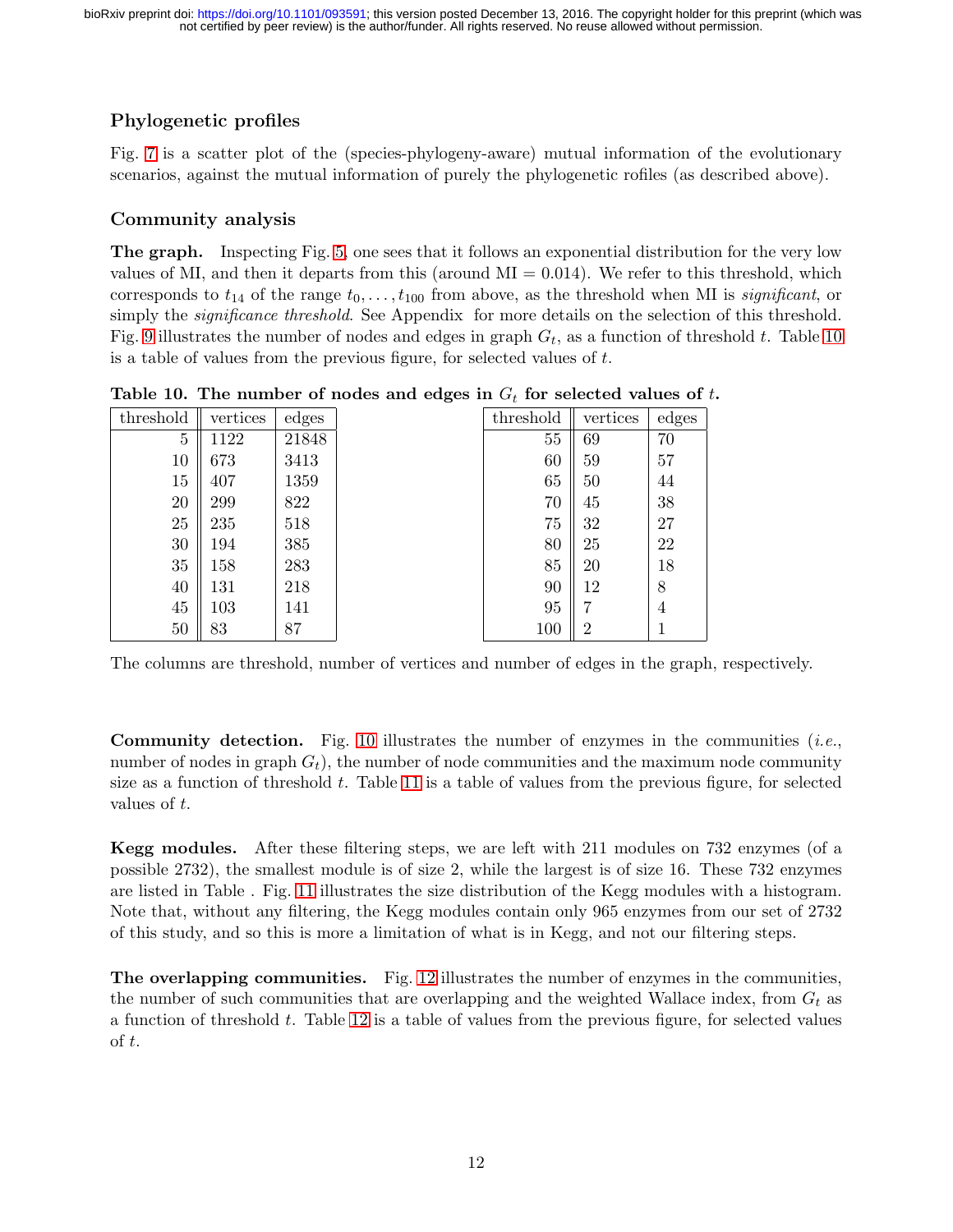| thresh. | enzy. | comm. | max size | thresh. | enzy.          | comm. | max size       |
|---------|-------|-------|----------|---------|----------------|-------|----------------|
| 5       | 1122  | 38    | 336      | 55      | 69             | 26    | 7              |
| 10      | 673   | 75    | 121      | 60      | 59             | 23    | 7              |
| 15      | 407   | 88    | 45       | 65      | 50             | 20    | 6              |
| $20\,$  | 299   | 86    | 39       | 70      | 45             | 19    | 6              |
| 25      | 235   | 76    | 31       | 75      | 32             | 13    | 6              |
| 30      | 194   | 64    | 26       | 80      | 25             | 10    | 6              |
| 35      | 158   | 55    | 22       | 85      | 20             | 8     | 5              |
| 40      | 131   | 46    | 20       | 90      | 12             | 5     | 3              |
| 45      | 103   | 37    | 12       | 95      |                | 3     | 3              |
| 50      | 83    | 32    |          | 100     | $\overline{2}$ |       | $\overline{2}$ |

<span id="page-12-0"></span>Table 11. The number of enzymes, the number of communities and maximum community size from  $G_t$  for selected values of t.

The columns are threshold, number of enzymes, number of communities and maximum community size, respectively.

### Examples of metabolic modules

Here, for each module listed in [Examples of metabolic modules,](#page-5-1) we present all its subsets (of size at least two) that are found in the node communities for all of the thresholds  $t$ .

#### Yamada's Prokaryote Paper [\[20\]](#page-29-4).

Yamada's Eukaryote Paper [\[21\]](#page-29-5).

Chistoserdova's Methylotrophy Paper [\[4\]](#page-28-5).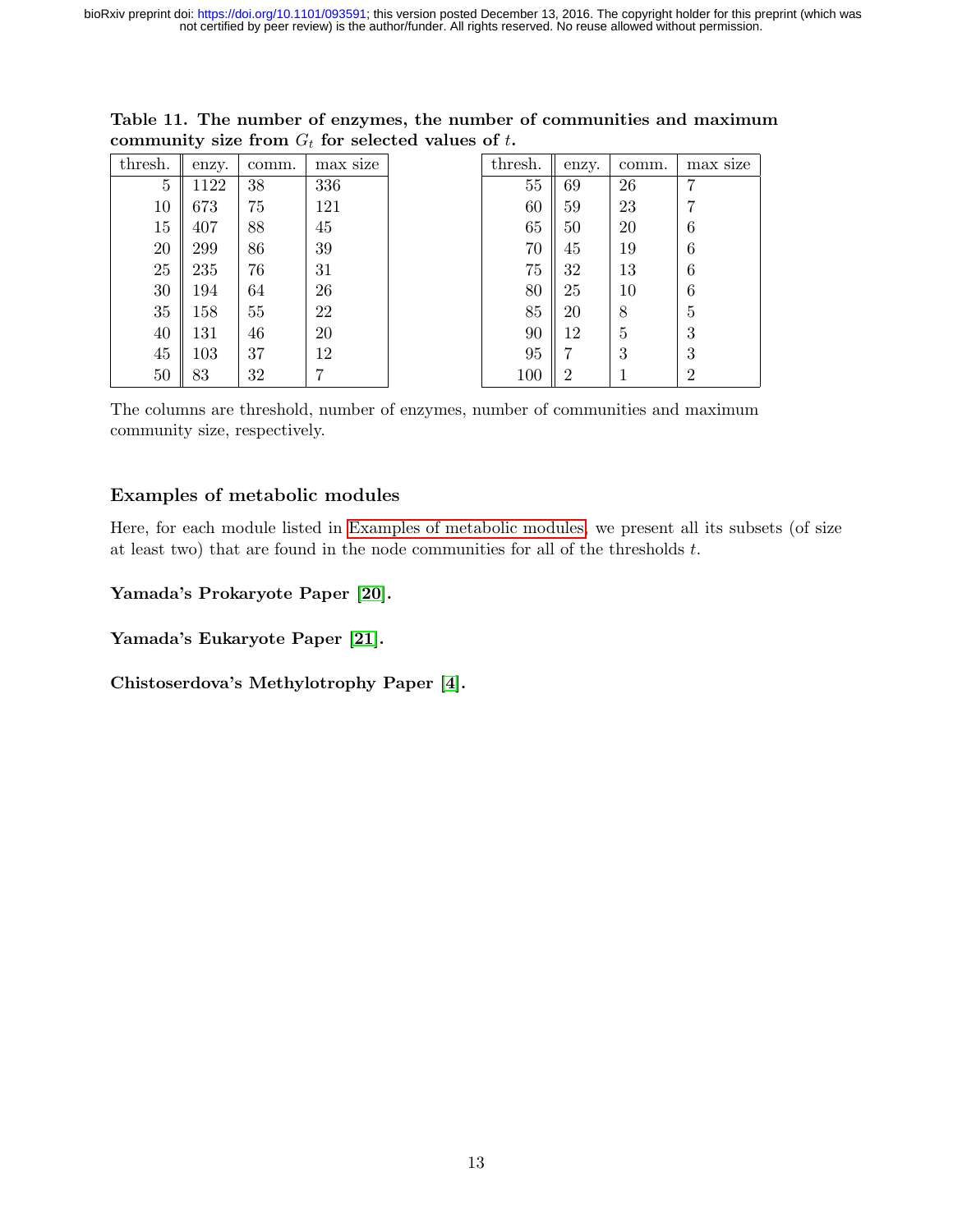| thresh | enzy. | overlap | index | thresh | enzy.          | overlap | index |
|--------|-------|---------|-------|--------|----------------|---------|-------|
| 5      | 1122  | 14      | 0.070 | 55     | 69             | 17      | 0.928 |
| 10     | 673   | 33      | 0.240 | 60     | 59             | 15      | 0.914 |
| 15     | 407   | 46      | 0.455 | 65     | 50             | 14      | 1.000 |
| 20     | 299   | 49      | 0.623 | 70     | 45             | 14      | 1.000 |
| 25     | 235   | 45      | 0.723 | 75     | 32             | 9       | 1.000 |
| 30     | 194   | 42      | 0.767 | 80     | 25             | 8       | 1.000 |
| 35     | 158   | 38      | 0.822 | 85     | 20             | 7       | 1.000 |
| 40     | 131   | 35      | 0.816 | 90     | 12             | 5       | 1.000 |
| 45     | 103   | 28      | 0.811 | 95     | 7              | 3       | 1.000 |
| 50     | 83    | 24      | 0.914 | 100    | $\overline{2}$ |         | 1.000 |

<span id="page-13-0"></span>Table 12. The number of enzymes, the number of overlapping communities and the weighted Wallace index of overlapping communties for selected values of  $t$ .

The columns are threshold, number of enzymes, number of overlapping communities and the weighted Wallace index of overlapping communities, respectively.

| 2.1.3.2         | 2.1.3.3      | 2.4.2.10 | 2.7.4.3                  | 2.7.4.6 | 2.7.4.9                        |                          | $2.7.6.1$ $3.5.2.3$ | 4.1.1.23    | 6.3.4.2 |         | $[1,\!5]$      |
|-----------------|--------------|----------|--------------------------|---------|--------------------------------|--------------------------|---------------------|-------------|---------|---------|----------------|
| $\sim$ $-$      | 2.1.3.3      | $\sim$   | $\sim$                   | 2.7.4.6 | $\overline{\phantom{a}}$       |                          |                     |             | 6.3.4.2 |         | $[7]$          |
| $\sim$          | 2.1.3.3      |          | $\overline{\phantom{a}}$ | 2.7.4.6 |                                |                          |                     |             |         | $+++++$ | [8,10]         |
| 2.1.3.2         | $\sim 100$   | 2.4.2.10 | 2.7.4.3                  |         | and the company of the company | $\overline{\phantom{a}}$ | 3.5.2.3             | 4.1.1.23    | 6.3.4.2 |         | [8]            |
| 2.1.3.2         | $\sim 100$   | 2.4.2.10 | $\mathbf{r}$             |         |                                | $\overline{\phantom{a}}$ | 3.5.2.3             | 4.1.1.23    | -       |         | [10, 30]       |
| 2.1.3.2         |              |          |                          |         |                                |                          |                     | $3.5.2.3 -$ |         | ┽┽┽┽┽   | [31, 49]       |
| $\sim 10^{-10}$ | $\sim$       | 2.4.2.10 |                          |         |                                |                          | $\sim 10^{-10}$     | 4.1.1.23    |         |         | [31, 39]       |
| 2.1.3.2         | $\mathbb{L}$ | 2.4.2.10 | $\equiv$                 |         |                                | $\overline{\phantom{a}}$ | 3.5.2.3             | 4.1.1.23    | 6.3.4.2 | $++++-$ | $[9]$          |
| 2.1.3.2         | 2.1.3.3      | 2.4.2.10 | $\equiv$                 | 2.7.4.6 | 2.7.4.9                        | $\mathbb{L}$             | 3.5.2.3             | 4.1.1.23    | 6.3.4.2 | $++$    | [6]            |
| 2.7.4.14        | 2.7.4.9      | 5.3.1.6  |                          |         |                                |                          |                     |             |         |         | $\overline{7}$ |

<span id="page-13-1"></span>Table 13. Containment of the module of Table [1](#page-6-0) in the node communities.

In the first column, each row contains a (sub-) set of enzymes (by EC code) from the module that are found in a node community for the range(s) of thresholds t of the third column. Sets in rows that are grouped by a single box (not separated by horizontal lines) are nested, as indicated by the second column: any set in a row with more  $+$ 's that appears in a row below another set is a subset of that set.

|  | Table 14. Containment of the module of Table 2 in the node communities. |  |  |  |  |  |  |  |  |  |
|--|-------------------------------------------------------------------------|--|--|--|--|--|--|--|--|--|
|--|-------------------------------------------------------------------------|--|--|--|--|--|--|--|--|--|

|          |            |  |  |                                                                                                                                                                                                                                         | $\begin{bmatrix} 0,6 \end{bmatrix}$ |
|----------|------------|--|--|-----------------------------------------------------------------------------------------------------------------------------------------------------------------------------------------------------------------------------------------|-------------------------------------|
|          |            |  |  |                                                                                                                                                                                                                                         |                                     |
| 1.2.1.11 |            |  |  |                                                                                                                                                                                                                                         |                                     |
| 1.2.1.11 |            |  |  |                                                                                                                                                                                                                                         |                                     |
|          | $-2.1.3.2$ |  |  | $\begin{array}{ccccccccc}\n & - & 2.1.3.3 & - & 2.7.2.4 & - & + & [7,12] \\  & - & - & - & 2.7.2.4 & - & + & [13,16] \\  & - & - & - & - & 2.7.2.4 & - & + & [17,21] \\ \end{array}$<br>$3.5.2.3$ $\parallel$ ++ $\qquad$ $\mid$ [7,49] |                                     |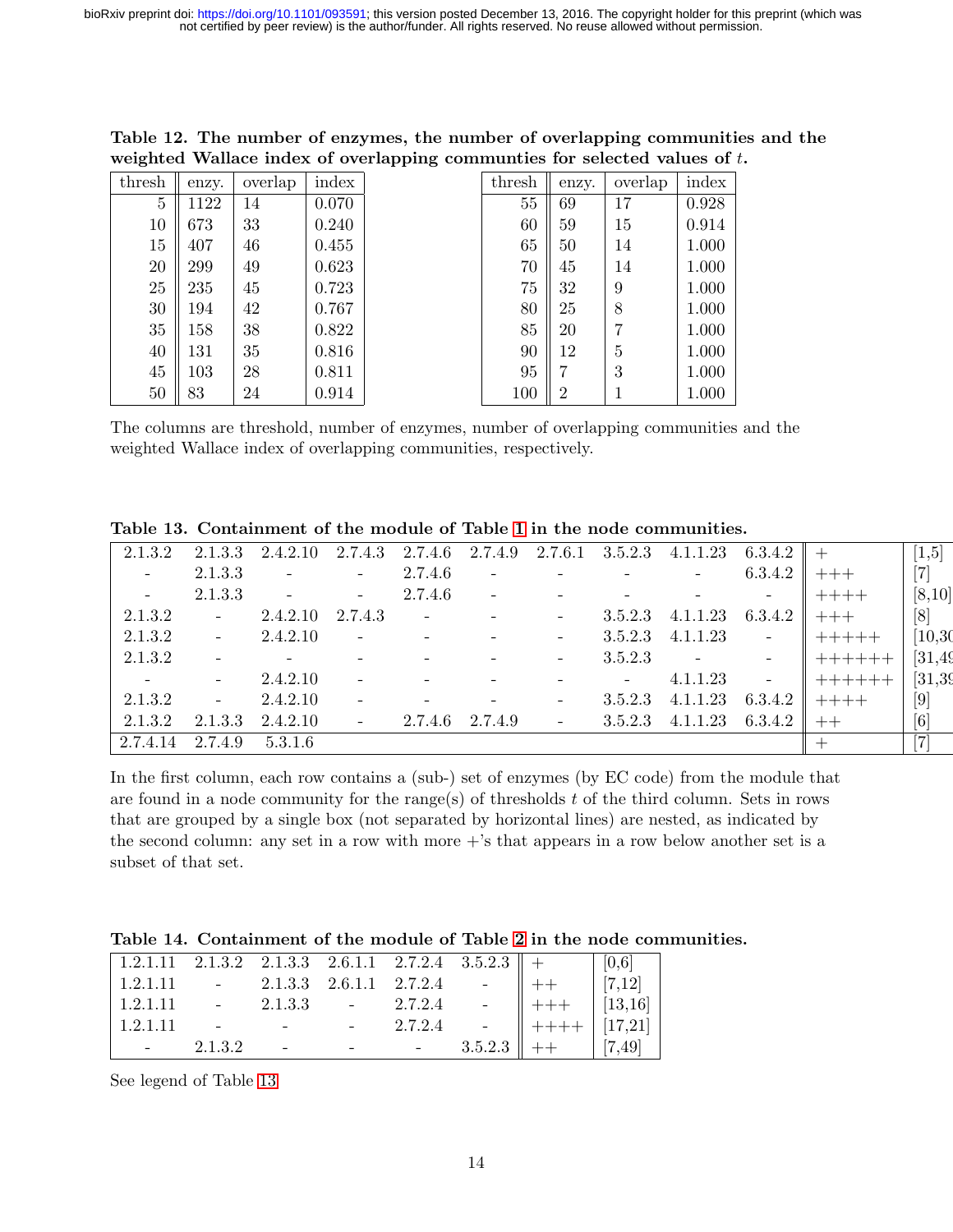<span id="page-14-0"></span>

# **Histogram of probability assigned by Priam**

probability assigned by Priam

Figure 1. Distribution of probabilities assigned by Priam (search) to the enzymes of the organisms. Histogram of the (3 966 864) probabilities over the 2732 specific enzymes and 1452 organisms of our study.

| Table 15. Containment of the module of Table 3 in the node communities. |
|-------------------------------------------------------------------------|
|                                                                         |

| $\vert 2.4.1.227 \quad 2.7.8.13 \vert$ |   |  |  | $-$ 6.3.2.4 6.3.2.8 6.3.2.9 + $\vert$ [5,6] [12,18] |
|----------------------------------------|---|--|--|-----------------------------------------------------|
| -                                      | - |  |  | 6.3.2.8 6.3.2.9 $\parallel$ +++ $\mid$ [19,20]      |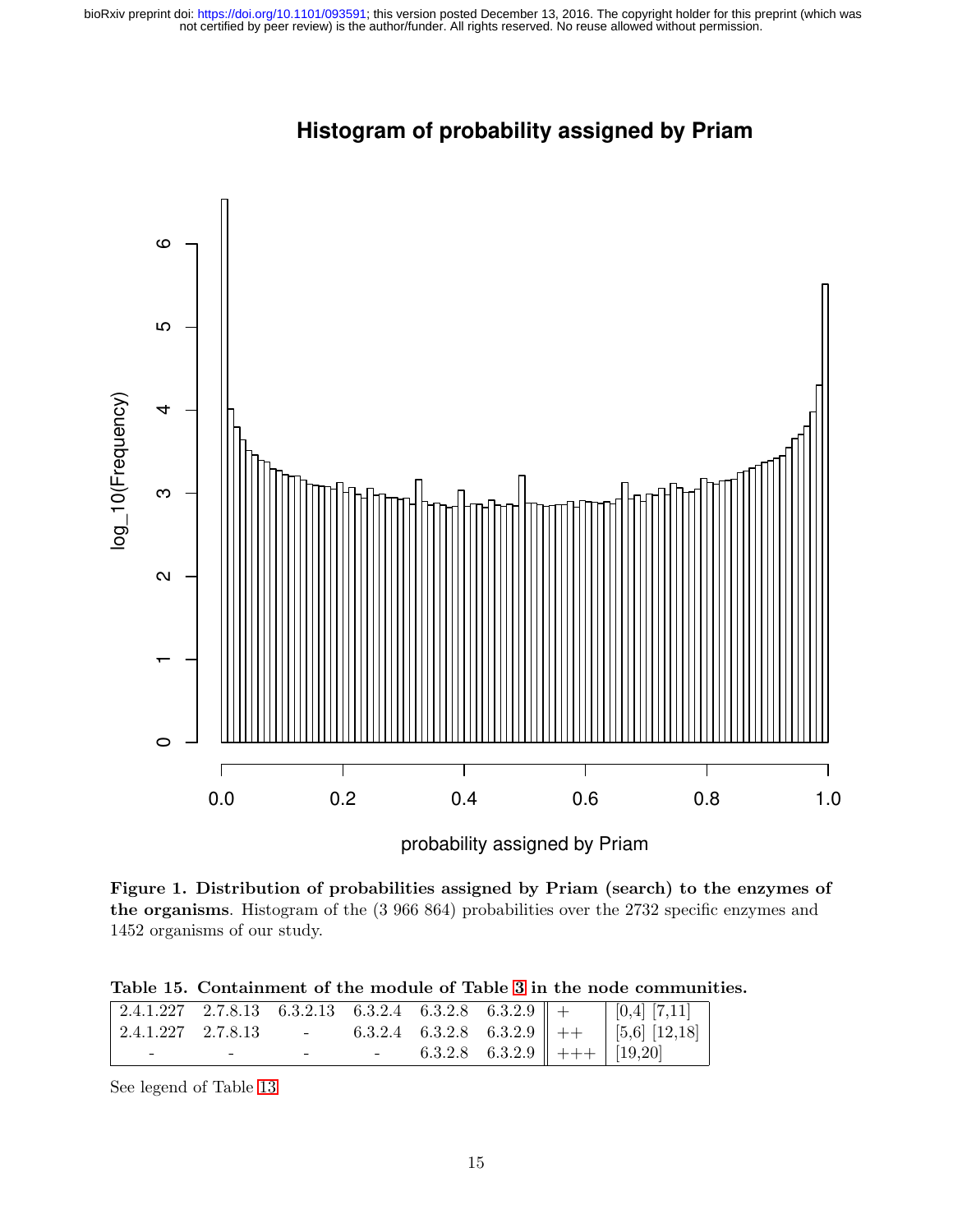<span id="page-15-0"></span>

# **Histogram of number of enzymes assigned to an organism**

Figure 2. Distribution of organisms with respect to number of enzymes assigned by Priam. Histogram of the sum over the vector of (2732) probabilities of (specific) enzyme presence of each organism given by Priam, for the 1452 organisms of our study.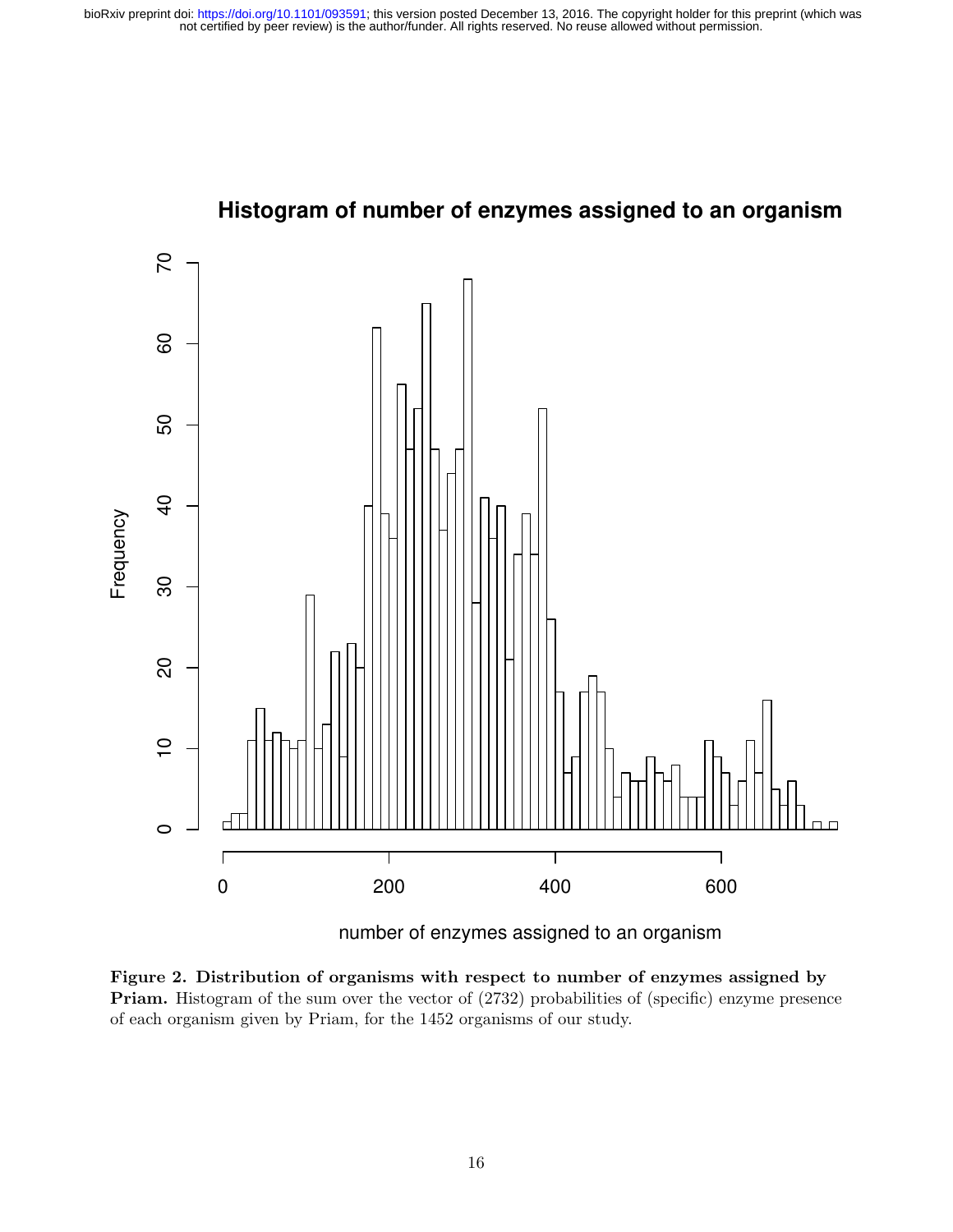

## <span id="page-16-0"></span>Histogram of number of reactions in the metabolic network of an organis

Figure 3. Distribution of organisms with respect to number of reactions in its metabolic network. Histogram of number of reactions in the metabolic network constructed by Priam search of each organism, for the 1452 organisms of our study.

|  |  |  |  |  |  |  |  | Table 16. Containment of the module of Table 4 in the node communities. |
|--|--|--|--|--|--|--|--|-------------------------------------------------------------------------|
|--|--|--|--|--|--|--|--|-------------------------------------------------------------------------|

| 1.1.1.85 |                       |               |                                                                                                                                                                                                                                                                                                |  |  |
|----------|-----------------------|---------------|------------------------------------------------------------------------------------------------------------------------------------------------------------------------------------------------------------------------------------------------------------------------------------------------|--|--|
| 1.1.1.85 |                       | $-2.3.3.13 -$ |                                                                                                                                                                                                                                                                                                |  |  |
|          | $-1.1.1.86$ $2.2.1.6$ |               |                                                                                                                                                                                                                                                                                                |  |  |
|          | $-1.1.1.86$ $-$       |               | $\begin{array}{ccccccc}\n1.111.63 & 1.111.63 & 1.111.65 & 1.111.65 & 1.111.65 & 1.111.65 & 1.111.65 & 1.111.66 & 1.111.86 & - & & & & & \\  & & & 2.3 & 3.13 & - & & & & & \\  & & & 4.2 & 1.9 & + & & & & \\  & & & 4.2 & 1.9 & + & & & & & \\  & & & & 4.2 & 1.9 & + & & & & \\ \end{array}$ |  |  |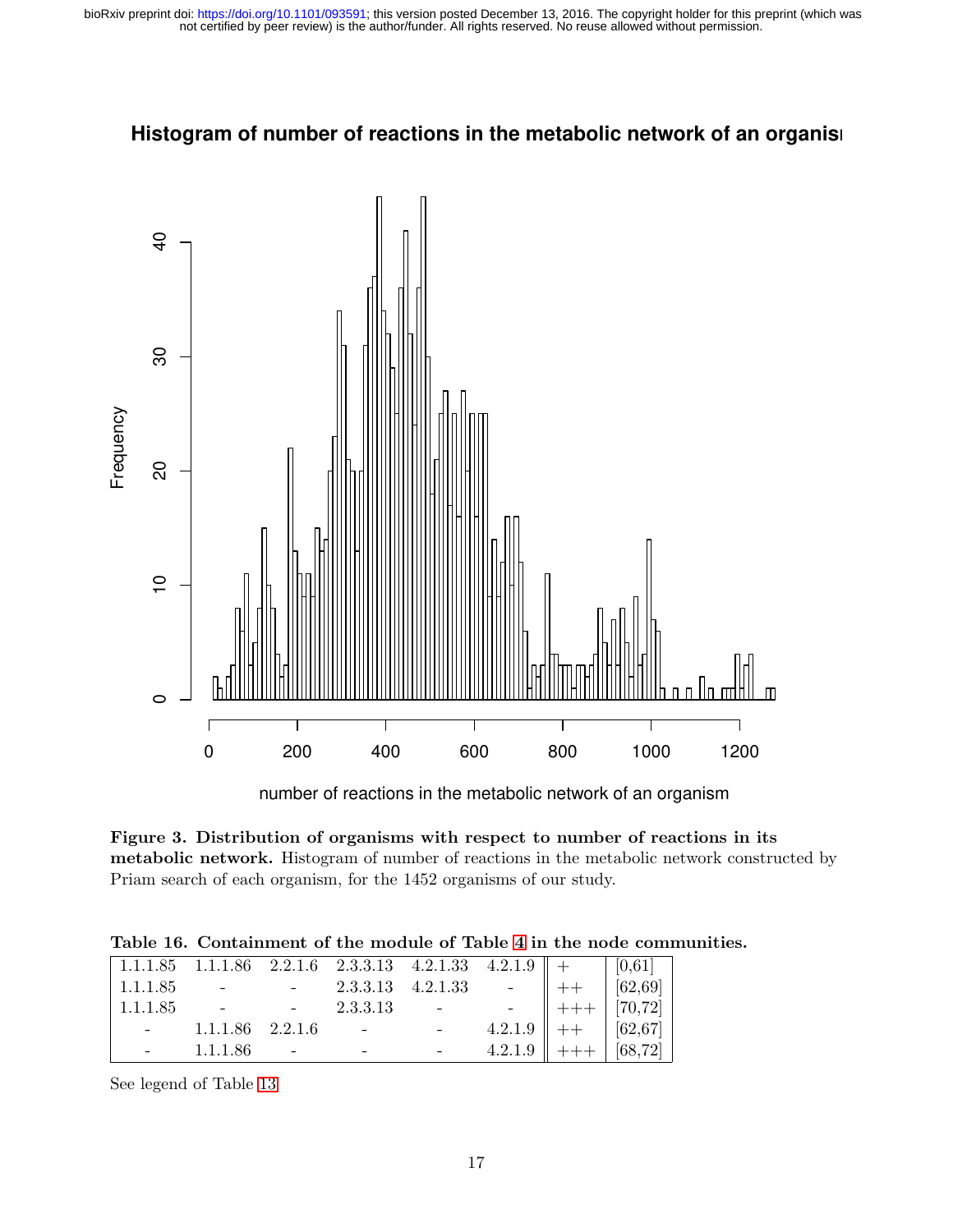<span id="page-17-0"></span>

## **Histogram of probabilities of enzymes at the root**

probabilities of enzymes at the root

Figure 4. Distribution of probabilities of the enzymes at the root of the species phylogeny. Histogram of the probabilities of the 2732 enzymes at the common ancestor of all species in (the root of) the species phylogeny.

Table 17. Containment of the module of Table [5](#page-8-1) in the node communities.

| $\parallel$ 2.4.2.17 3.5.4.19 3.6.1.31 5.3.1.16 $\parallel$ + |                                 |                 | [0,81]                   |
|---------------------------------------------------------------|---------------------------------|-----------------|--------------------------|
| $\vert 2.4.2.17 \quad 3.5.4.19 \vert$                         | <b>Contract Contract Street</b> | $5.3.1.16$   ++ | [82, 87]                 |
| $\vert 2.4.2.17 \quad 3.5.4.19 \vert$                         |                                 |                 | $  $ +++ $ $ [88,92] $ $ |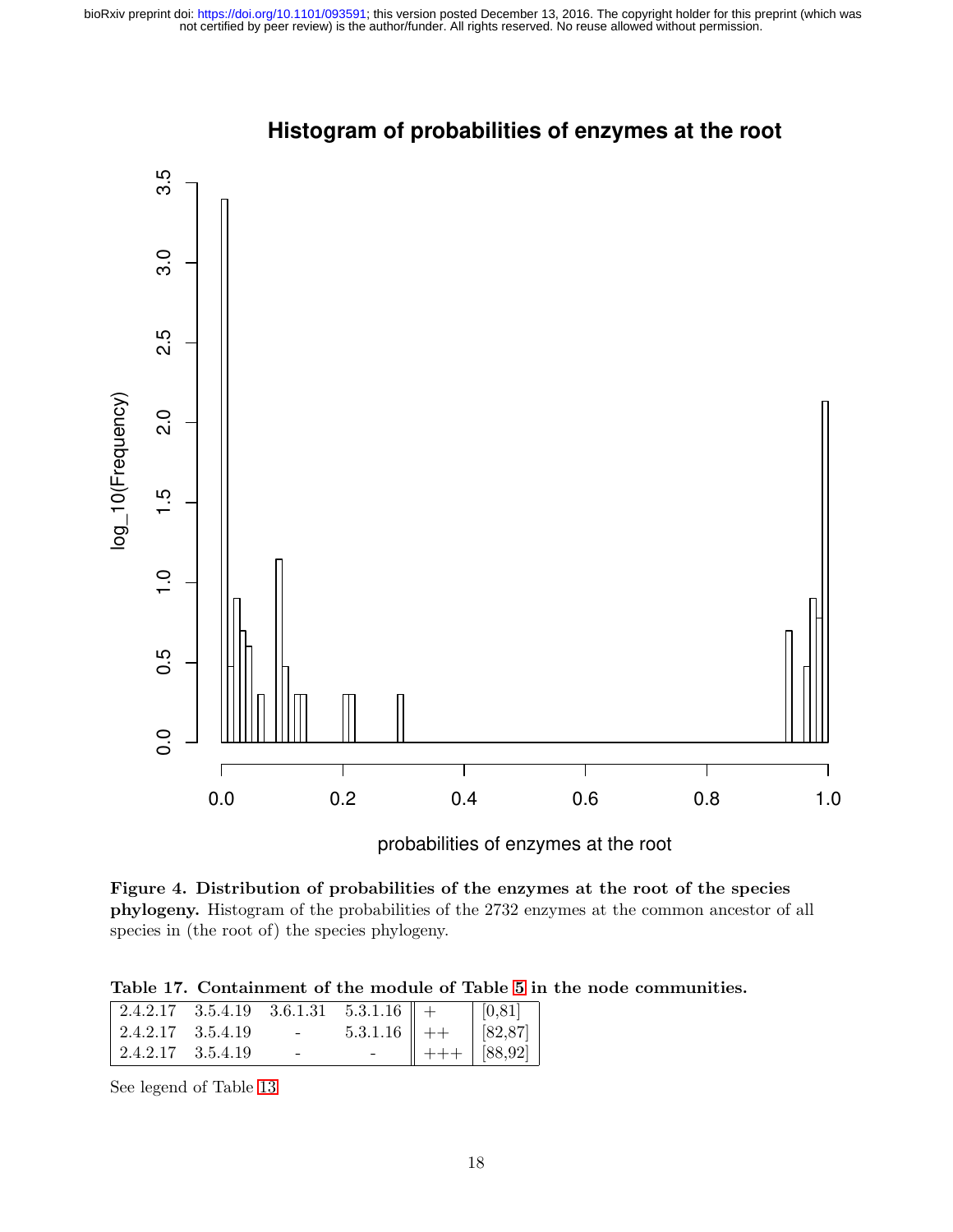<span id="page-18-0"></span>

## **Histogram of mutual information of a pair of enzymes**

mutual information of a pair of enzymes

Figure 5. Distribution of mutual information with respect to enzyme pairs. Histogram of mutual information of the 3 730 546 pairs over the 2732 enzymes of our study.

| Table 18. Containment of the module of Table 6 in the node communities. |  |  |  |
|-------------------------------------------------------------------------|--|--|--|
|-------------------------------------------------------------------------|--|--|--|

|               |                                   | $\begin{array}{ l c c c c c c c } \hline 3.5.2.7 & 3.5.3.8 & 4.2.1.49 & 4.3.1.3 & + \ \hline \end{array}$ |  | $\mid$ [0,23] $\mid$ |
|---------------|-----------------------------------|-----------------------------------------------------------------------------------------------------------|--|----------------------|
| $\pm 3.5.2.7$ | <b>Contract Contract Contract</b> | 4.2.1.49 4.3.1.3 + $ $ $ 24.99 $                                                                          |  |                      |
| -             |                                   | 4.2.1.49 4.3.1.3 +++ $\begin{bmatrix} 100 \end{bmatrix}$                                                  |  |                      |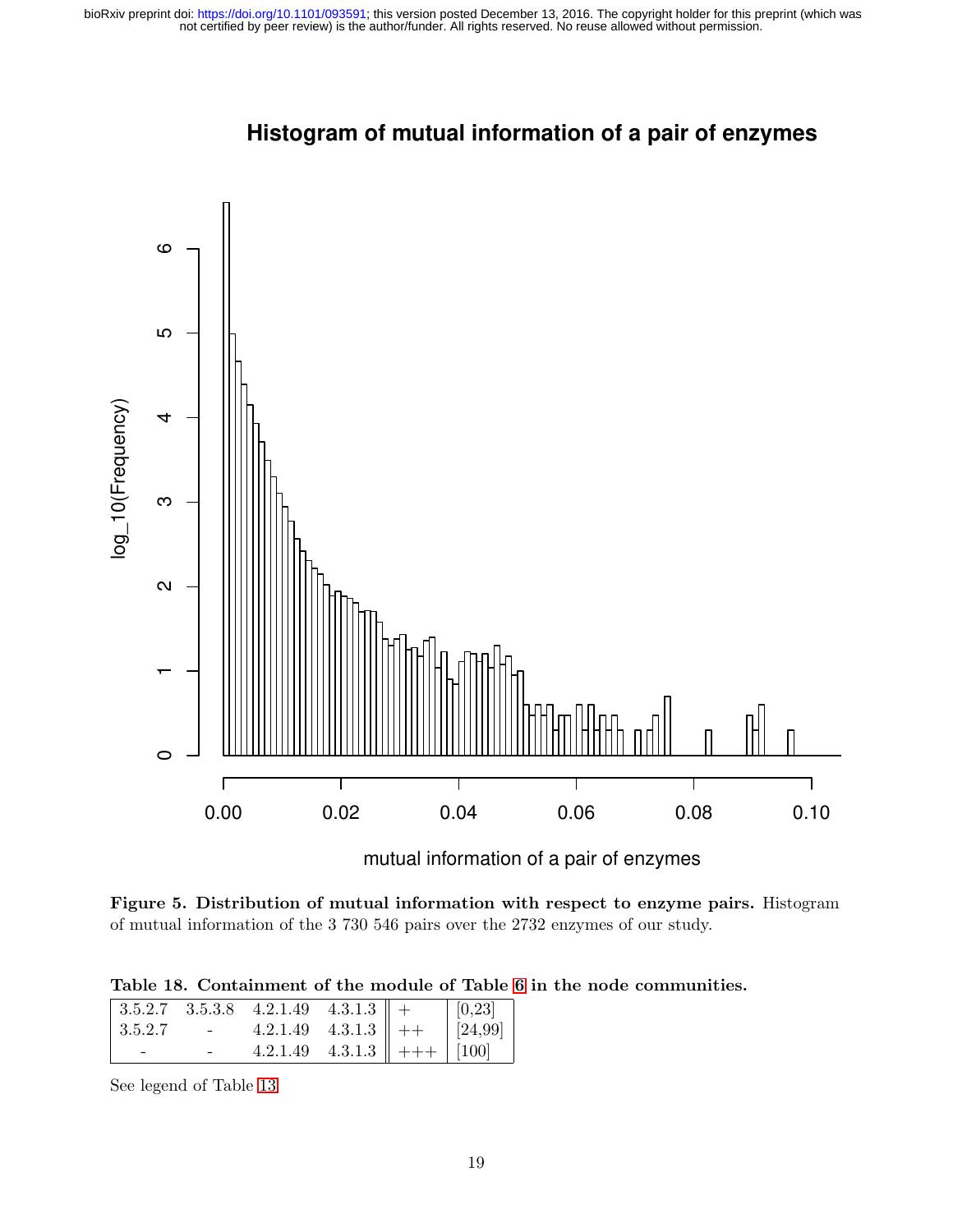<span id="page-19-0"></span>

Figure 6. Discrete versus mutual information. Scatter plot of the log-likelihood ratio  $L_D - L_I$  from Discrete against mutual information for the 952 627 pairs  $P$ .

Table 19. Containment of the module of Table [7](#page-8-3) in the node communities.

| 1113 | $1.2.1.11 \quad 2.7.2.4 \parallel +$  |  | 0,16 |
|------|---------------------------------------|--|------|
|      | 1.2.1.11 2.7.2.4 $\ $ ++ $\ $ [17,21] |  |      |

See legend of Table [13](#page-13-1)

|  | Table 20. Containment of the module of Table 8 in the node communities. |  |  |  |  |  |  |  |  |  |
|--|-------------------------------------------------------------------------|--|--|--|--|--|--|--|--|--|
|--|-------------------------------------------------------------------------|--|--|--|--|--|--|--|--|--|

|          |             |                                                                                                                                                                                                                                                                                                                                                                                                                                                           |             | $\begin{array}{cccccc} 2.4.2.17 & 2.6.1.9 & 3.5.4.19 & 3.6.1.31 & 4.2.1.19 & 5.3.1.16 \end{array}$ + |                          | [0,63]   |
|----------|-------------|-----------------------------------------------------------------------------------------------------------------------------------------------------------------------------------------------------------------------------------------------------------------------------------------------------------------------------------------------------------------------------------------------------------------------------------------------------------|-------------|------------------------------------------------------------------------------------------------------|--------------------------|----------|
| 2.4.2.17 |             |                                                                                                                                                                                                                                                                                                                                                                                                                                                           |             | $-3.5.4.19 \quad 3.6.1.31 \quad 4.2.1.19 \quad 5.3.1.16 \parallel ++$                                |                          | [64, 81] |
| 2.4.2.17 | $-3.5.4.19$ |                                                                                                                                                                                                                                                                                                                                                                                                                                                           |             | $-4.2.1.19$ $5.3.1.16$ $ $ $ $ +++                                                                   |                          | [82, 87] |
| 2.4.2.17 | $-3.5.4.19$ |                                                                                                                                                                                                                                                                                                                                                                                                                                                           | $-4.2.1.19$ |                                                                                                      | $   + + + +$             | [88, 92] |
|          | $-3.5.4.19$ | $\mathcal{L}^{\mathcal{L}}(\mathcal{L}^{\mathcal{L}}(\mathcal{L}^{\mathcal{L}}(\mathcal{L}^{\mathcal{L}}(\mathcal{L}^{\mathcal{L}}(\mathcal{L}^{\mathcal{L}}(\mathcal{L}^{\mathcal{L}}(\mathcal{L}^{\mathcal{L}}(\mathcal{L}^{\mathcal{L}}(\mathcal{L}^{\mathcal{L}}(\mathcal{L}^{\mathcal{L}}(\mathcal{L}^{\mathcal{L}}(\mathcal{L}^{\mathcal{L}}(\mathcal{L}^{\mathcal{L}}(\mathcal{L}^{\mathcal{L}}(\mathcal{L}^{\mathcal{L}}(\mathcal{L}^{\mathcal{L$ | 4.2.1.19    |                                                                                                      | $0. + + + + + + \ \cdot$ | [93, 94] |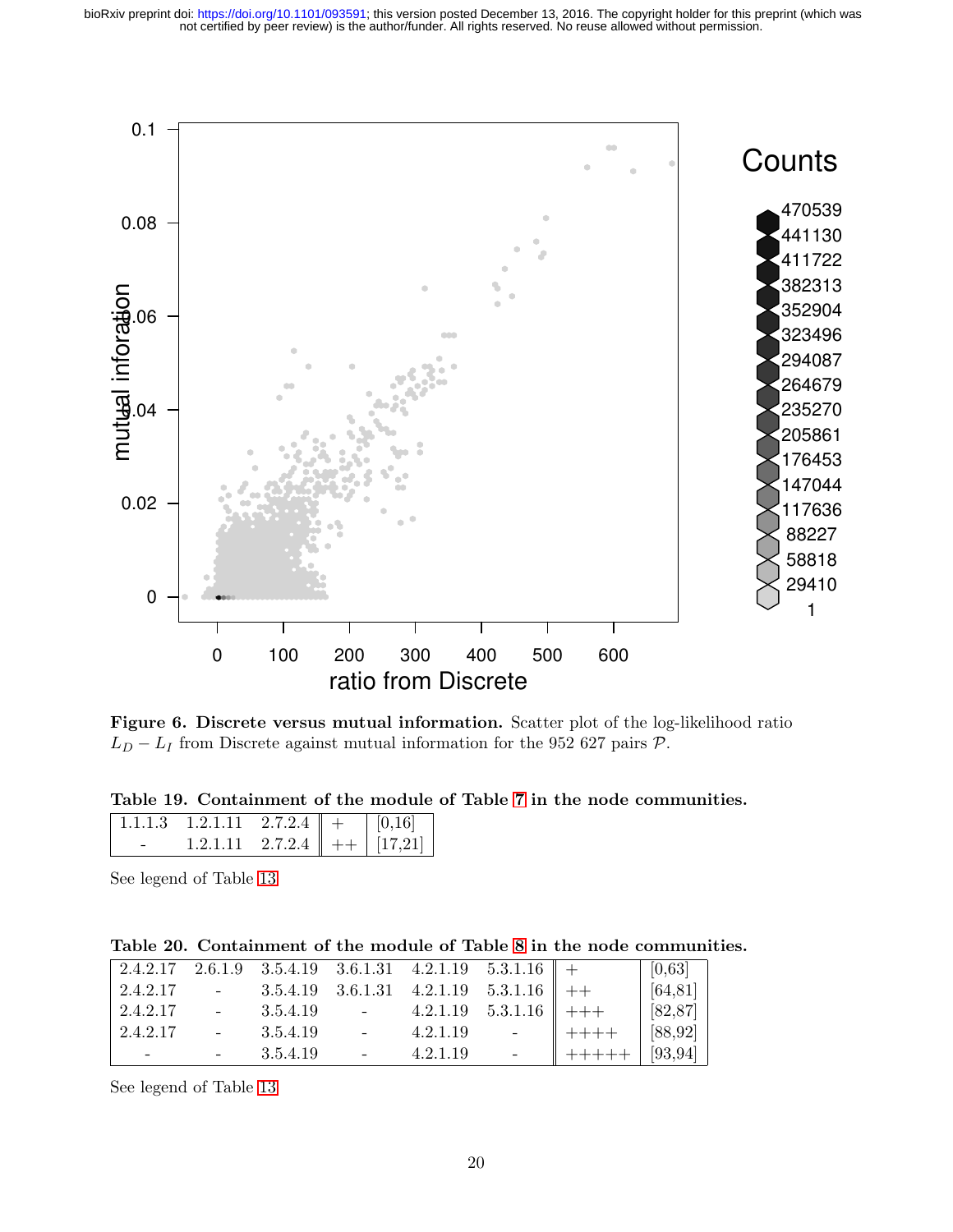not certified by peer review) is the author/funder. All rights reserved. No reuse allowed without permission. bioRxiv preprint doi: [https://doi.org/10.1101/093591;](https://doi.org/10.1101/093591) this version posted December 13, 2016. The copyright holder for this preprint (which was

<span id="page-20-0"></span>

Figure 7. Mutual information of the evolutionary scenarios versus mutual information of the phylogenetic profiles. Scatter plot of the mutual information of the evolutionary scenarios against mutual information of purely the phylogenetic profiles for all pairs of the 2732 enzymes of our study.

|                                                                                                                                                                |                                                             |  |        | [0,4]                                  |
|----------------------------------------------------------------------------------------------------------------------------------------------------------------|-------------------------------------------------------------|--|--------|----------------------------------------|
| $\begin{array}{ l c c c c c c c c } \hline 2.5.1.15 & 2.7.6.3 & 3.5.4.16 & \text{\quad \  \  \, - & 4.1.2.25 \parallel + & \text{\quad \  \  \, + \end{array}$ |                                                             |  |        | $\mid$ [5,9] [12]                      |
| $\vert 2.5.1.15 \quad 2.7.6.3 \vert$                                                                                                                           | $\mathcal{L}^{\mathcal{L}}$ and $\mathcal{L}^{\mathcal{L}}$ |  |        | 4.1.2.25 $\ $ +++ $\ $ [10,11] [13,17] |
| $\vert 2.5.1.15 \quad 2.7.6.3 \vert$                                                                                                                           |                                                             |  | ∥ ++++ | 18,43                                  |
| $\vert 6.3.2.12 \quad 6.3.2.17 \vert$                                                                                                                          |                                                             |  |        | [2,4]                                  |

Table 21. Containment of the module of Table [9](#page-9-0) in the node communities.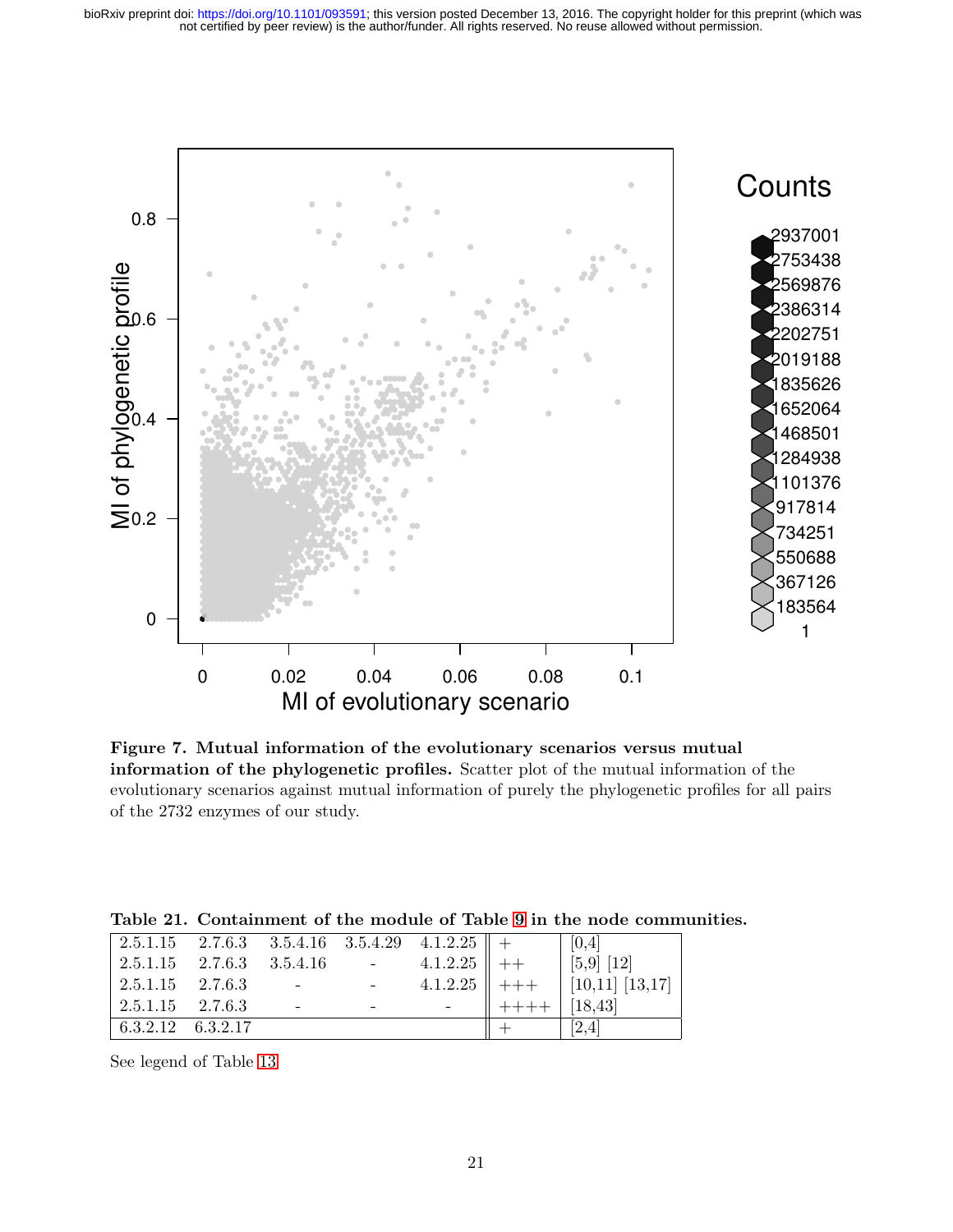not certified by peer review) is the author/funder. All rights reserved. No reuse allowed without permission. bioRxiv preprint doi: [https://doi.org/10.1101/093591;](https://doi.org/10.1101/093591) this version posted December 13, 2016. The copyright holder for this preprint (which was



Figure 8. A comparative view of mutual information of evolutionary scenarios, Discrete and mutual information of phylogenetic profiles. For the 952 627 pairs  $P$ , we give scatter plots of (a) the log-likelihood ratio  $L_D - L_I$  from Discrete against mutual information of evolutionary scenarios, (b) the mutual information of phylogenetic profiles against mutual information of evolutionary scenarios and (c)  $L_D - L_I$  of Discrete against mutual information of phylogenetic profiles, in a convenient format that allows the comparison and contrast of the three. Note that, to fairly compare, phylogenetic profiles are discretized using probability threshold 0.5, and the evolutionary scenarios (from which MI is computed) are those obtained by said discretized phylogenetic profiles.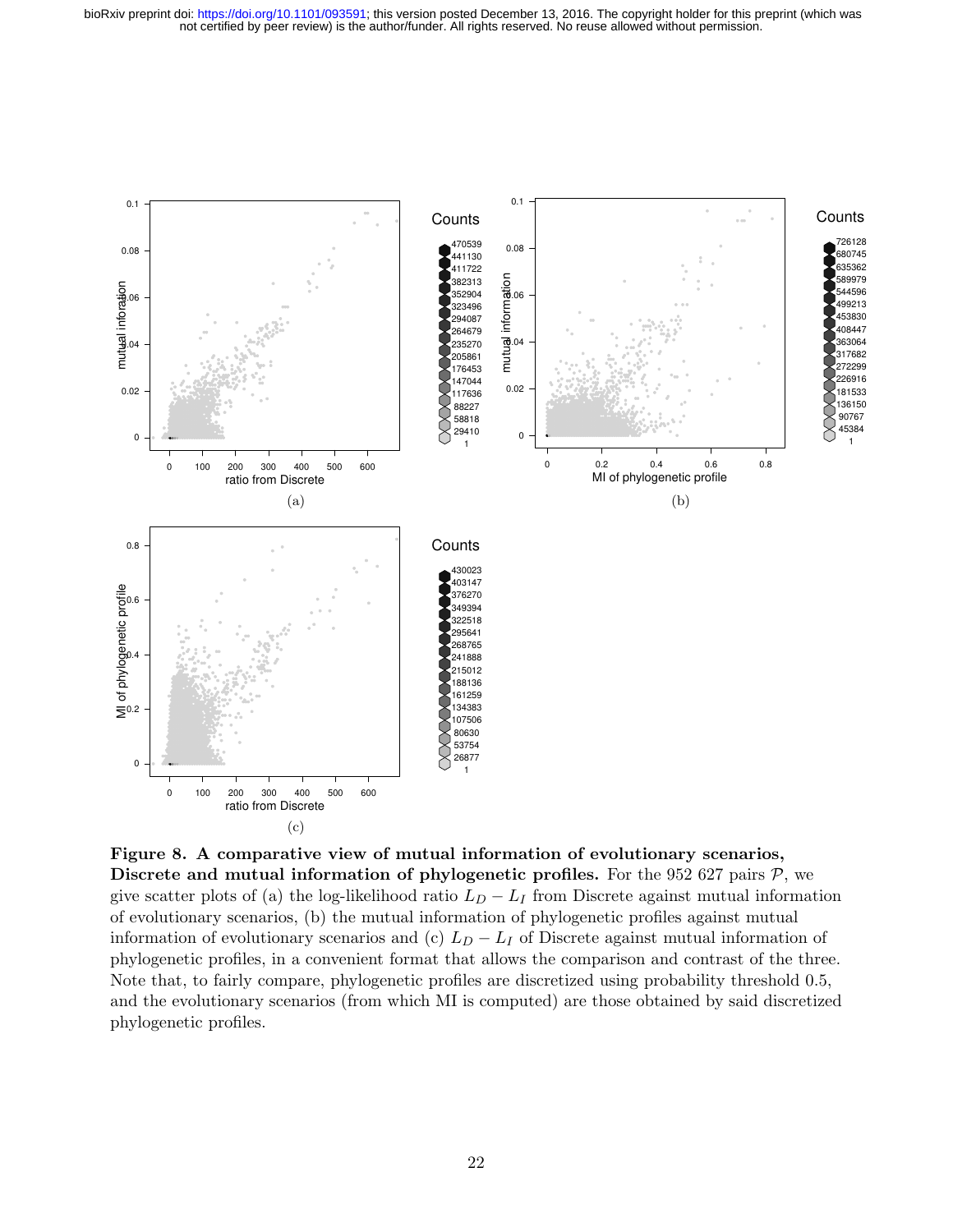<span id="page-22-0"></span>

Figure 9. The number of nodes and edges in graph  $G_t$  as a function of threshold t. The number of (a) nodes in  $G_t$  and (b) edges in  $G_t$  for the range  $t_{14}, \ldots, t_{100}$  of threholds t.

<span id="page-22-1"></span>

Figure 10. The number of enzymes, the number of communities and the maximum community size from graph  $G_t$  as a function of threshold t. The number of enzymes, (a) the number of communities and (b) the maximum size of a community from  $G_t$  as a function of t.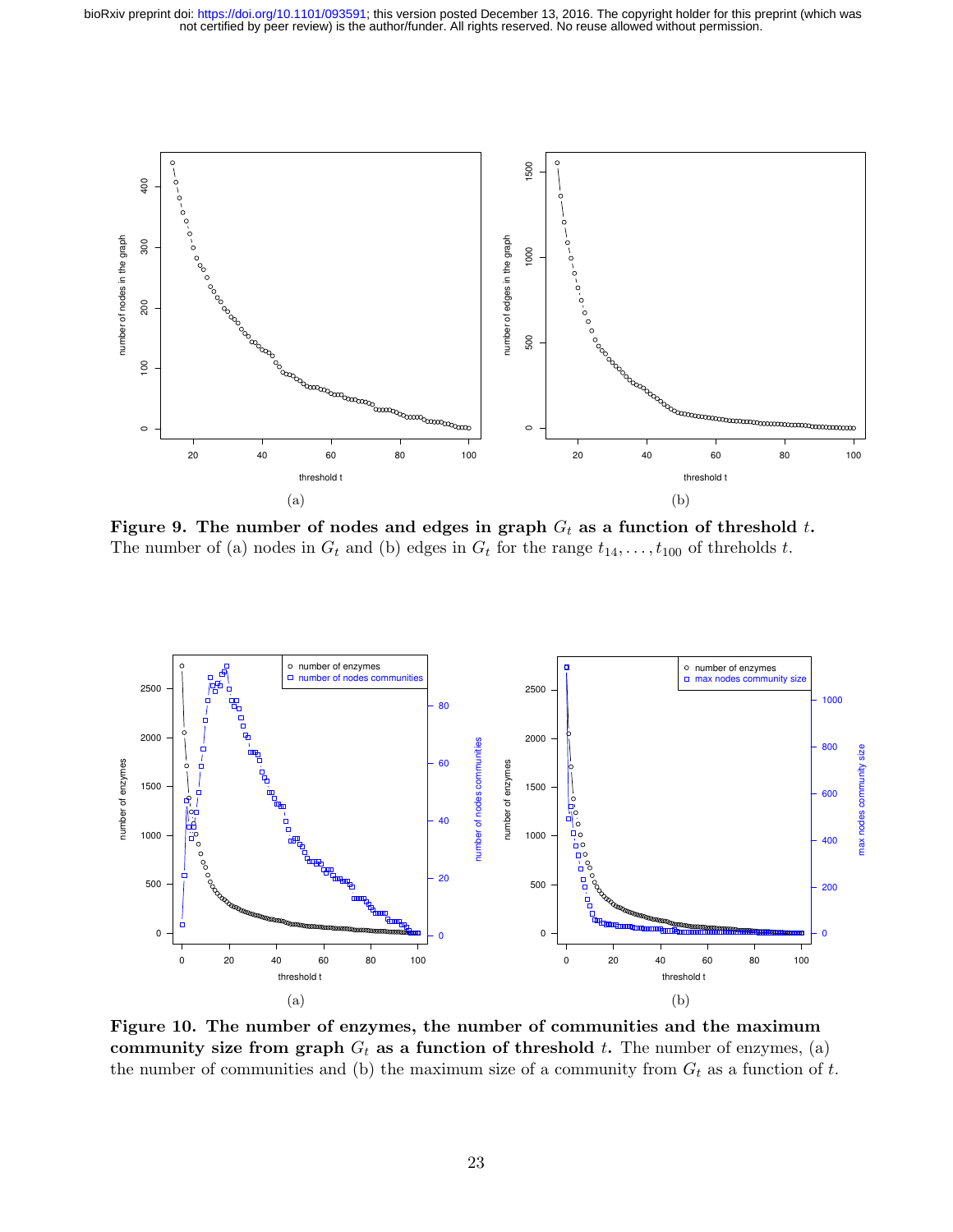

<span id="page-23-0"></span>

Figure 11. Distribution of the sizes of the Kegg modules. Histogram of the sizes of the Kegg modules restricted to modules of size two containing unique enzymes after restricting to the 2732 enzymes of our study.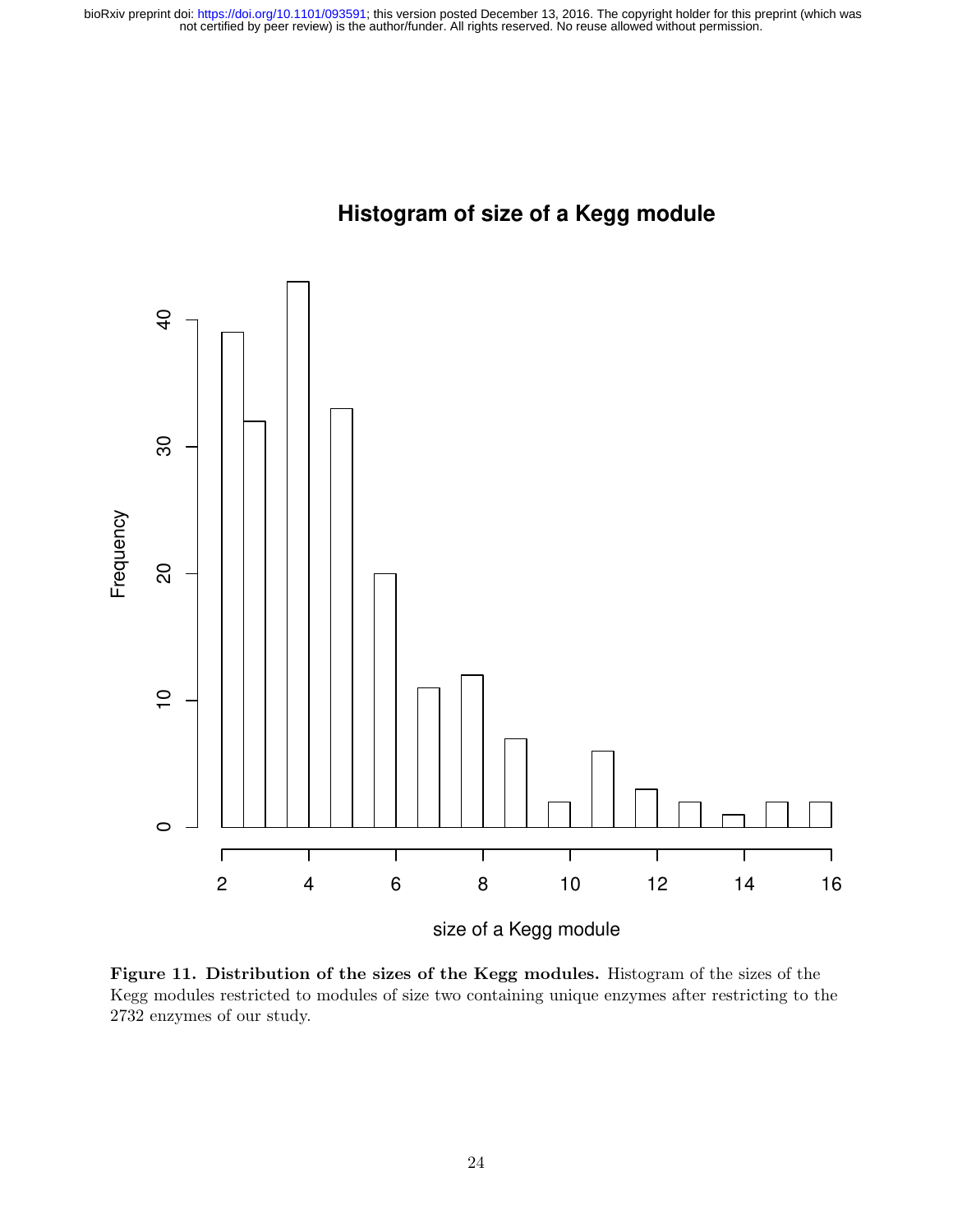not certified by peer review) is the author/funder. All rights reserved. No reuse allowed without permission. bioRxiv preprint doi: [https://doi.org/10.1101/093591;](https://doi.org/10.1101/093591) this version posted December 13, 2016. The copyright holder for this preprint (which was

<span id="page-24-0"></span>

Figure 12. The number of enzymes, (a) the number of overlapping communities and (b) the weighted Wallace index of overlapping communities from  $G_t$  as a function of threshold t.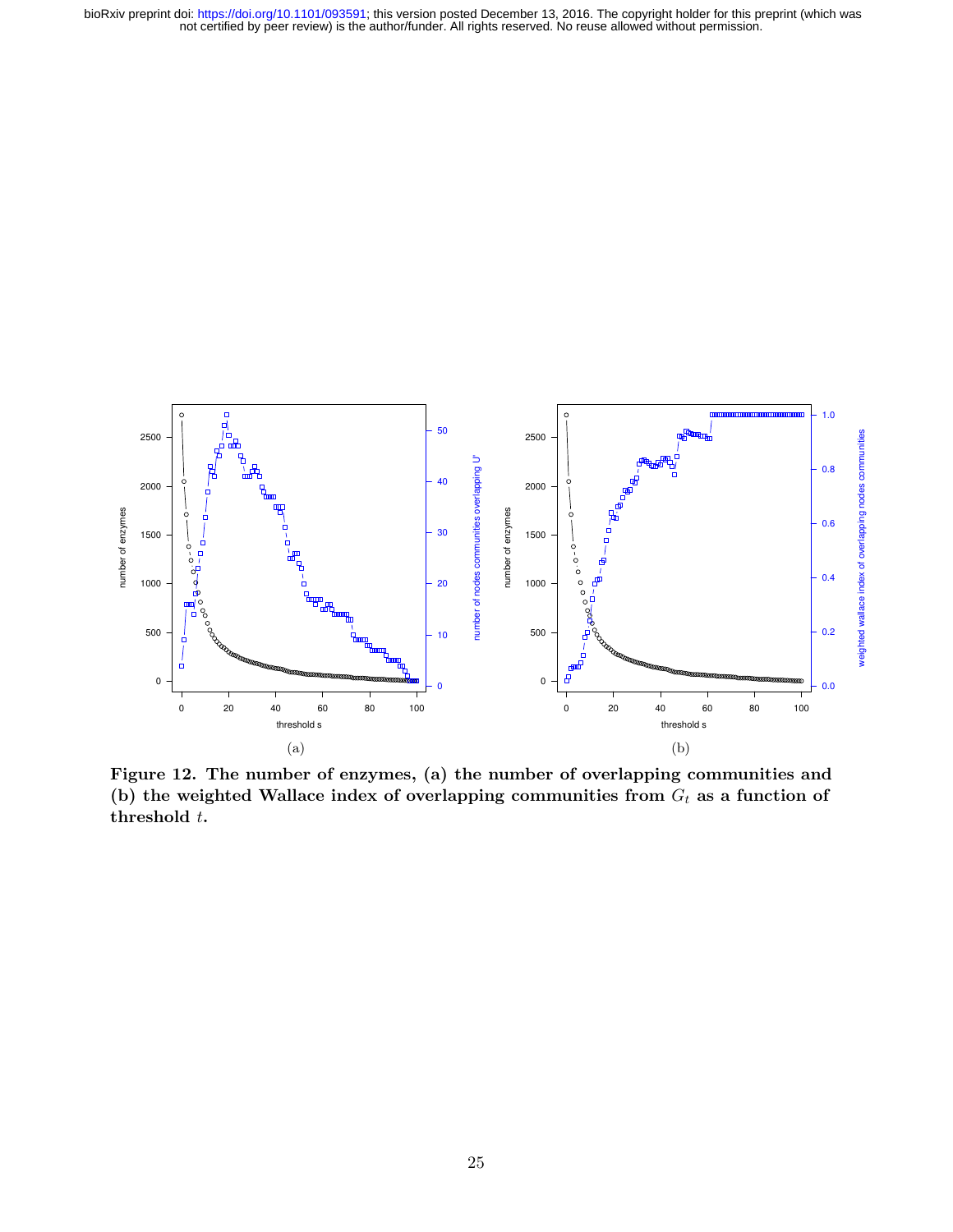## Discussion

Genome enzyme assignment: a probabilistic framework. Previous related works [\[12,](#page-29-6)[20](#page-29-4)[,21\]](#page-29-5) also deal with phylogenetic profiles, however these are obtained using orthology data from the KEGG database [\[10,](#page-29-8) [11\]](#page-29-2). KEGG orthology data is binary (1: present, or 0: absent) data on the enzymes in an organism, which is less general than the probabilistic framework we present above. Moreover, this type of approach is constrained to the manually curated orthogy data in KEGG. PRIAM, being more automated – delivering enzyme probabilities based purely on protein sequence content given as input – allows the flexibility of studying any set of organisms one desires, as we have done with the HOGENOM [\[17\]](#page-29-0) organisms.

Evolutionary scenarios: taking phylogeny into account. Of course, in turn, reasoning about correlatedness with vectors of branch probabilites now treats each branch as being independent, in terms of the gain and loss events that occur  $[to do : maybe back-up somehow why this independence$ assumption is not so serious?]. One thing this is certain is that these vectors of branch probabiities are not biased by phylogenetic inertia  $[$ to do : back this up too?].

Correlated evolutionary scenarios: mutual information. The most important reason for choosing MI is that the MI shared by a pair of vectors can only be as high as the amount of information, or entropy [\[19\]](#page-29-9), contained in a single vector (see [Materials and Methods\)](#page-2-2). Universal enzymes will have a low entropy (see [Materials and Methods\)](#page-2-2) and, hence, will not have significantly high MI. Conversely, with measures such as JC or Pearson correlation, universal enzymes pose a problem as these measures tend to 1 (the maximum possible correlation in the two measures) as both enzymes in the pair tend to universality  $[to \text{ do}: \text{ } statement \text{ plot}\text{ } \text{ depicting this}]$ . Two enzymes that both happen to be universal are not necessarily correlated, and so the presence of universal enzymes bias the distribution of correlation among pairs to the high end. In order to cope with this, most methods filter out such universal enzymes, as is done in [\[12\]](#page-29-6). This, and other advantages of MI over other statisitical correlations is studied in [\[13\]](#page-29-10).

Evolutionary scenarios: taking phylogeny into account. One could then use directly these vectors of probabilities of enzyme presence in order to infer the degree to which pairs of enzymes are correlated in a similar way that is done in methods that use phylogenetic profiles [\[12,](#page-29-6) [20,](#page-29-4) [21\]](#page-29-5). However, this ignores completely the phylogeny, treating each species as being independent, in terms of the presence of the pair of enzymes in question. This is far from being the case, since some species are much more phylogenetically realated than others. This bias has been known for decades, and has been referred to in the literature as *phylogenetic inertia* [\[2\]](#page-28-6), a term we will use here to summarize this concept. Here, since we do have a species phylogeny at our disposal (see ??), we leverage its information to avoid this bias of phylogenetic inertia. We reason with these vectors of probabilites on the branches of the tree to infer the degree to which pairs of enzymes are correlated, rather than simply probabilities at the leaves.

**Mutual information.** Given a pair of enzymes, *i.e.*, the associated pair of vectors of branch probabilities, or phylogenetic profiles, there is a variety of measures one could employ to infer the degree to which this pair is correlated. Examples include statistical correlation functions, such as Pearson correlation, as used in [\[12\]](#page-29-6), or the Jaccard Coefficient (JC) (see [\[9\]](#page-29-11) and [Materials and Methods\)](#page-2-2) as used in [\[20,](#page-29-4) [21\]](#page-29-5). In our work, we choose to use the mutual information (MI) shared by the pair of vectors (see [Materials and Methods](#page-2-2) for details). The notion of MI comes from the area of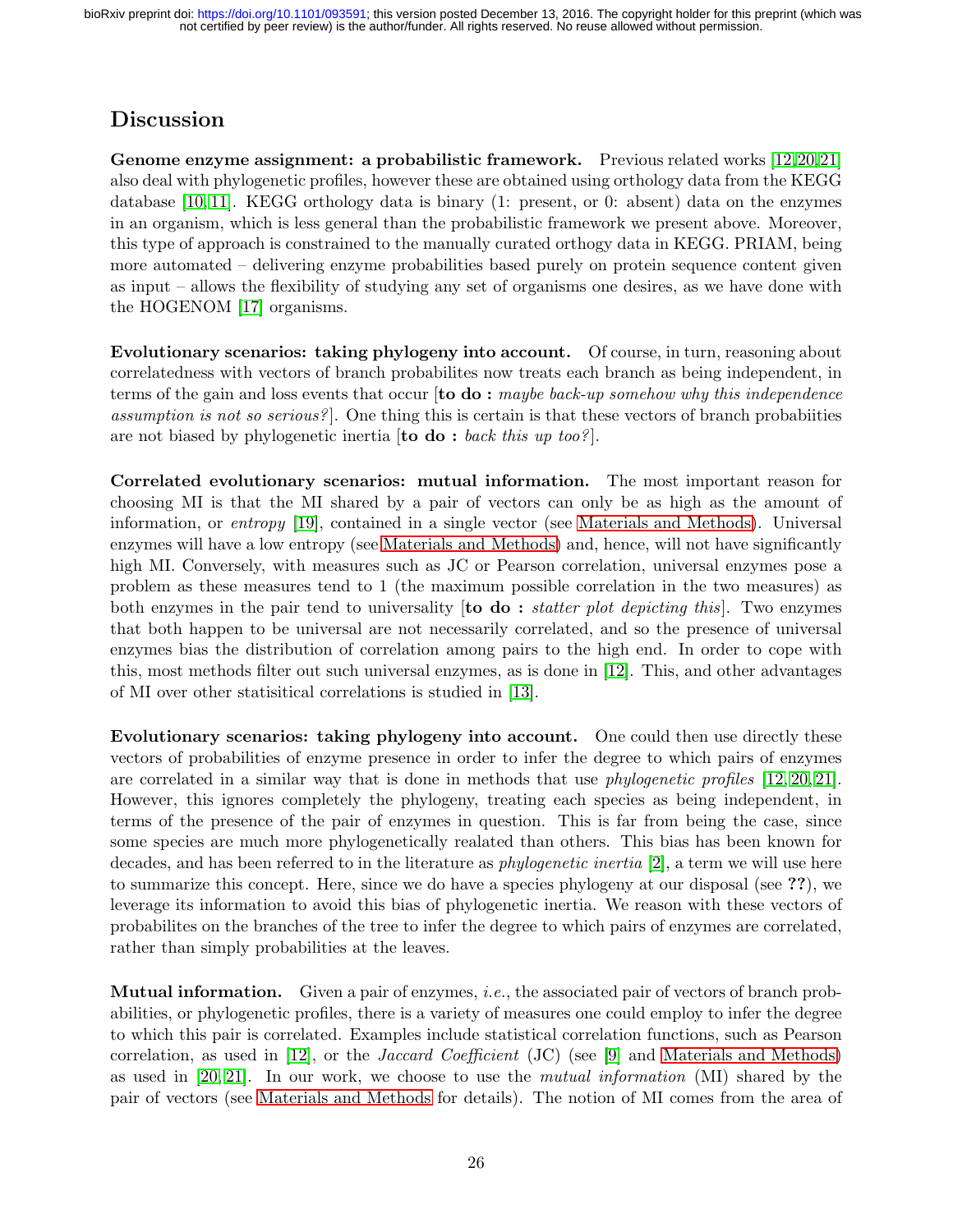information theory [\[19\]](#page-29-9), and has had much use in areas such as information retrieval [\[14\]](#page-29-12) and signal processing [\[8\]](#page-28-7).

Discrete. The suite of programs Bayestraits, developed by Mark Pagel [\[16\]](#page-29-7), has a subroutine that can be used to infer the degree to which a pair of discrete characters, e.g., enzymes, is co-evolving in a phylogeny (see [Materials and Methods](#page-2-2) for details). Since we only consider this single subroutine, here we refer to it simply as *Bayestraits*. Since, as in our approach, Bayestraits also takes into account the phylogeny, we compared mutual information to what is obtained with Bayestraits. Since Bayestraits takes only discrete characters as input, we discretized our vectors of enzyme presence probabilities with a probability threhold of 0.5, *i.e.*, for each element i of the a vector, if  $p(i) < 0.5$  we set it to 0 (absent), otherwise we set it to 1 (present). Since Bayestraits is quite time expensive, we then ran Bayestraits on one million randomly selected pairs (of the 3 730 546 pairs) of enzymes. We then computed the mutual information of pairs of enzymes in terms of these discretized vectors (see [Materials and Methods](#page-2-2) for details). Fig. [6](#page-19-0) depicts the relationship between Bayestraits and mutual information in the form of a scatter plot.

As a proof of concept – why it is important to take into account the phylogeny for inferring correlatedness of pairs of enzymes – we also compared the mutual information directly of enzyme presence vectors to what is obtained with Bayestraits. Fig ?? illustrates the values by Bayestraits plotted against the mutual information of discretized enzyme presence probability vectors with a probablity threshold of 0.5 for the same million randomly selected pairs as in Fig. [6](#page-19-0)

One drawback of Discrete is that it can support only discrete states, unlike MapNH, which also supports continuous (probabilistic) states. In order to compare the two on the same grounds, we use as inputs to the two methods: the phylogenetic profiles of the 2732 enzymes of our study, discretized with probability threshold 0.5, along with the species phylogeny. Another drawback of Discrete is that it is more time expensive than our MapNH/MI pipeline, and hence, of the 3 730 546 possible pairs over the 2732 enzymes of our study, we randomly select one million such pairs for analysis. For each of the 2732 enzymes of our study, we input its phylogenetic profile, discretized according to probability threshold 0.5, along with the species phylogeny into MapNH to infer gain and loss evolutionary scenarios of each enyzme. We then computed the MI of each pair over the 2732 enzymes, with respect to these evolutionary scenarios based on organism presence vectors. Then, for Discrete, for each pair of the randmly selected million, we input its corresponding pair of discretized phylogenetic profiles and the species phylogeny into Discrete to obtain this ratio  $L_D - L_I$ . Of this million, 952 627 pairs succeeded – failure to succeed occurred due to either inability of the method to find a set of starting parameters, or the method not terminating for a pair after 30 minutes<sup>[2](#page-26-0)</sup>. [to do : say something about the organism presence vectors that are all-zero]. We refer to this set of 952 627 pairs throughout the paper as  $P$ .

Summary. In summary, our framework offers three advantages over similar studes [\[12,](#page-29-6) [20,](#page-29-4) [21\]](#page-29-5), in that (a) it deals with probabilities, which is more general; (b) takes into account the phylogeny with branch probabilities, mitigating the bias of phylogenetic inertia; and (c) infers correlation using MI, which does not give too much weight to universal reactions. There is another well-known method for assessing the degree to which pairs of characters (enzymes in our case) are co-evolving, that has advantages (b) and (c), namely Bayestraits

<span id="page-26-0"></span> ${}^{2}$ Bayestraits, and therefore Discrete, is not open-source, which does not permit further investigation/improvement on these cases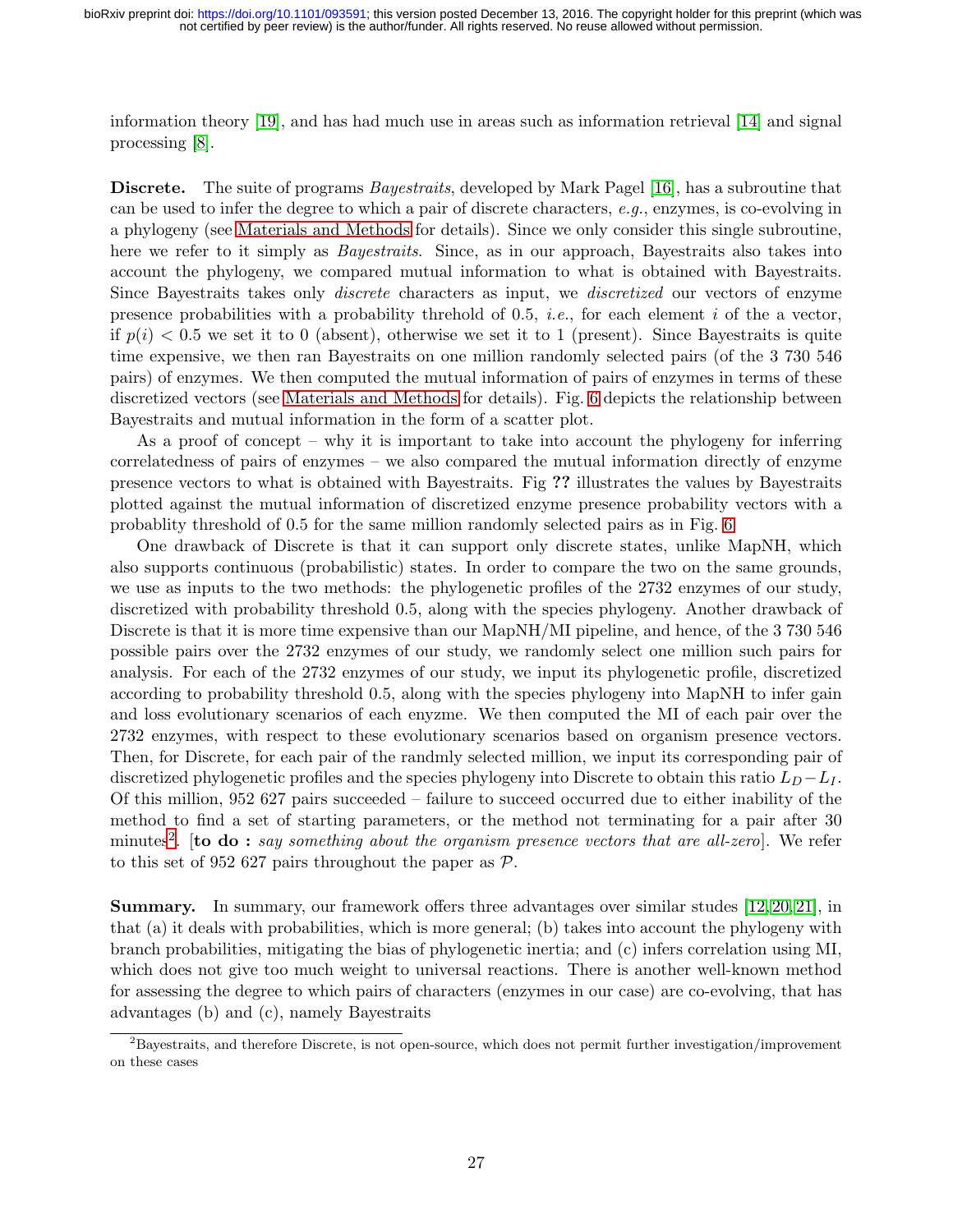# Supporting Information

## <span id="page-27-0"></span>S1 Table

The organisms of this study. A list of the 1452 organisms that we study here. For each such organism, we have a complete proteome, in the form of a fasta file.

## <span id="page-27-1"></span>S1 Text

Extracting and processing the Hogenom data. We extract the protein sequences for all of the organisms of the Hogenom database, and process it to obtain the complete proteomes for the 1452 organisms listed in [S1 Table.](#page-27-0) This procedure is detailed here in this text.

## <span id="page-27-2"></span>S2 Table

The enzymes of this study. A list of the 2732 enzymes that we study here. The first column is the Enzyme Commission (EC) number, and the second is a short description of the enzyme.

## <span id="page-27-3"></span>S2 Text

Selecting the set of enzymes. Since our study is more concerned with core metabolism than secondary metabolism, we do not consider enzymes that exclusively catalyze macromolecular reactions. How we choose such enzymes among those predictable by Priam is detailed here.

## <span id="page-27-4"></span>S1 Fig

The phylogenetic tree. An ultrametric phylogenetic tree on the 1452 organisms listed in [S1 Table.](#page-27-0)

## <span id="page-27-5"></span>S3 Text

Inferring the phylogenetic tree. How we infer the ultrametric phylogenic tree depicted in [S1 Fig.](#page-27-4)

## <span id="page-27-6"></span>S2 Fig

Expected number of gains. On each branch of the ultrametric phylogenic tree on the 1452 organisms depicted in [S1 Fig,](#page-27-4) we take the sum, over all 2732 enzymes listed in [S2 Table,](#page-27-2) of the expected number of gains on the branch. The branches having the highest such values are colored red, all the way through the visible spectrum to the branches having the lowest such values, colored blue. See the legend in the upper-left corner of the figure for the correspondence of values to colors.

## <span id="page-27-7"></span>S3 Fig

Expected number of losses. The expected number of losses are presented analgously to that of gains in [S2 Fig](#page-27-6)

## <span id="page-27-8"></span>S1 Script

**Modified version of Bio++.** A bash script that automatically downloads and installs a version of Bio++ modified to allow the input of probabilisitic states to several of the maximium likelihood methods that use Bio++.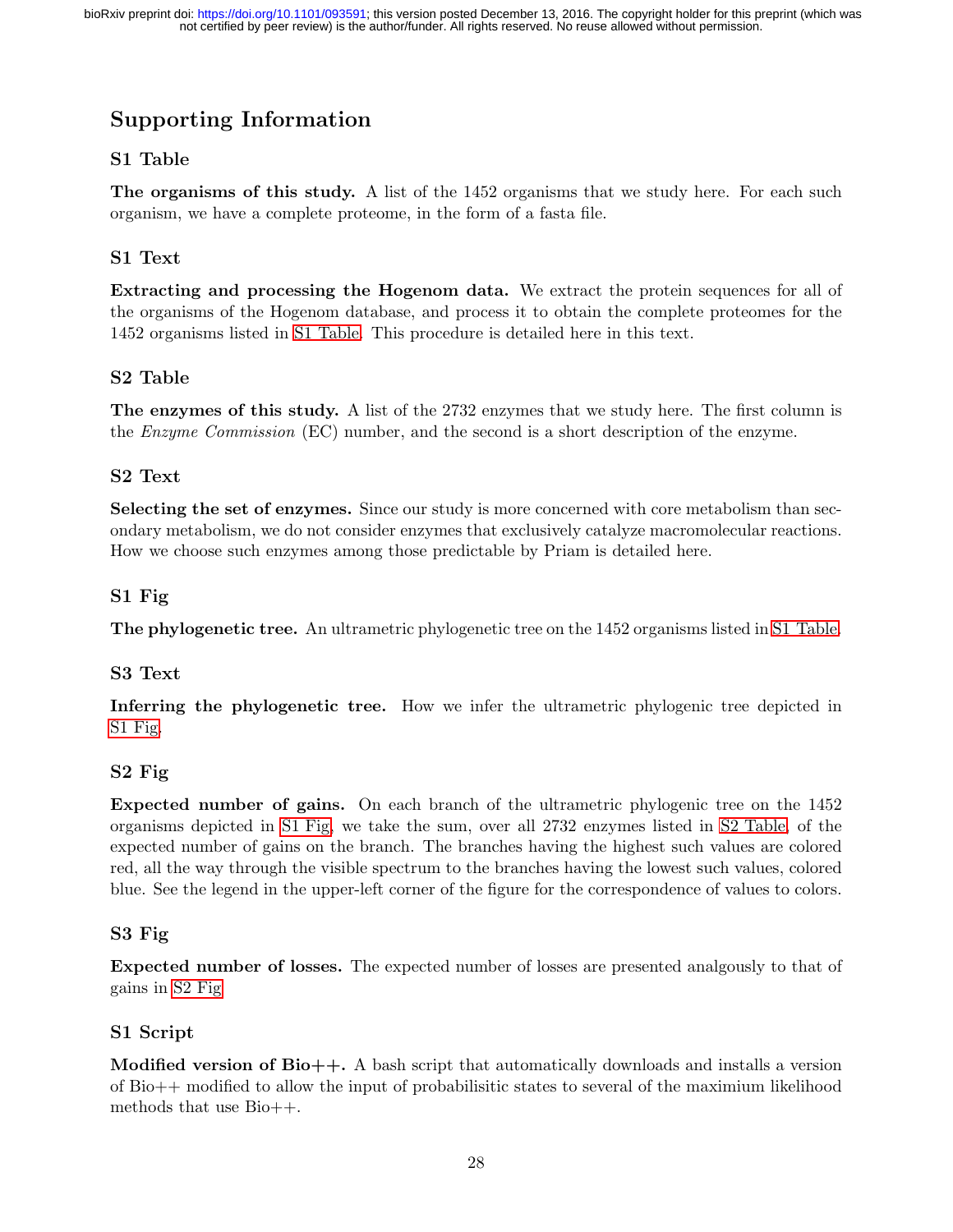## S3 Table

Enzymes in the Kegg modules. A list of specific enzymes, the enzymes we use in this study, that are also in Kegg modules after filtering out duplicate entries in the modules, and those modules that are of size one. The first column is the *Enzyme Commission* (EC) number, and the second is a short description of the enzyme.

## S4 Text

Identifying the null model in the MI distribution. Fig. [5](#page-18-0) depicts how the mutual information (MI) between pairs of evolutionary scenarios is distributed. While some pairs of scenarios are truly concerted, with a finite sample size, some pairs will have some non-zero MI just by chance. We want to understand the nature of this later *null model*, in order to separate it from the pairs that are truly concerted. This is detailed here.

## S5 Text

**Link Communities.** We applied a link-clustering algorithm to our graph(s)  $G_t$  that clusters on the edges of the graph, allowing communities (in terms of nodes) to overlap, because a node can appear in more than one edge cluster. The results of this are detailed here.

## Acknowledgments

## <span id="page-28-1"></span>References

- [1] Yong-Yeol Ahn, James P. Bagrow, and Sune Lehmann. Link communities reveal multiscale complexity in networks. Nature, 466:761–764, 2010.
- <span id="page-28-6"></span>[2] S.P. Blomberg and T. Garland. Tempo and mode in evolution: phylogenetic inertia, adaptation and comparative methods. Journal of Evolutionary Biology, 15(6):889–910, 2002.
- <span id="page-28-2"></span>[3] Vincent D. Blondel, Jean-Loup Guillaume, Renaud Lamboitte, and Etienne Lefebre. Fast unfolding of communities in large networks. Journal of Statistical Mechanics, page P10008, 2008.
- <span id="page-28-5"></span>[4] Ludmila Chistoserdova, Sung Wei Chen, Alla Lapidus, and Mary E. Lidstrom. Methylotrophy is methylobacterium extorquens am1 from a genomic point of view. Journal of Bacteriology, 185(10):2980–2987, 2003.
- <span id="page-28-0"></span>[5] Clotilde Claudel-Renard, Claude Chevalet, Thomas Faraut, and Daniel Kahn. Enzyme-specific profiles for genome annotation: PRIAM. Nucleic Acids Research, 31(22):6633–6639, 2003.
- <span id="page-28-4"></span>[6] Julien Dutheil and Bastien Boussau. Non-homogeneous models of sequence evolution in the bio++ suite of libraries and programs. BMC Evolutionary Biology, 2:255.
- <span id="page-28-3"></span>[7] J.Y. Dutheil, N. Galtier, J. Romiguier, E.J. Douzery, V. Ranwez, and B. Boussau. Efficient selection of branch-specific models of sequence evolution. Molecular Biology and Evolution, 29(7):1861–1874, 2012.
- <span id="page-28-7"></span>[8] M.B.A. Haghighat, A. Aghagolzadeh, and H. Seyedarabi. A non-reference image fusion metric based on mutual information of image features. Computers and Electical Engineering, 37(5):744–756, 2011.